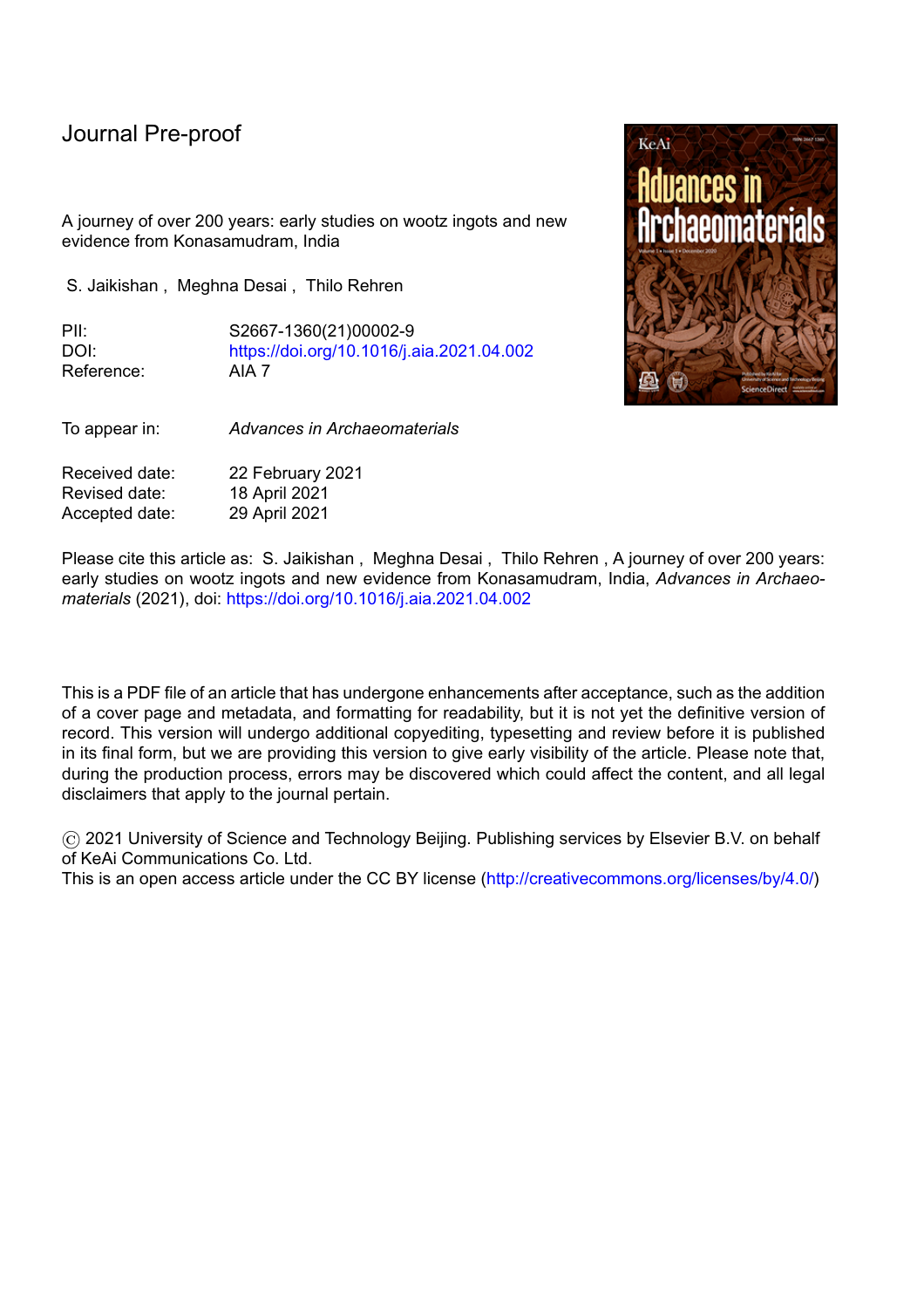# **A journey of over 200 years: early studies on wootz ingots and new evidence from Konasamudram, India**

# **S. Jaikishan<sup>1</sup>, Meghna Desai<sup>2</sup>, Thilo Rehren<sup>2, 3</sup>**

<sup>1</sup> DACRI, Hyderabad and Chairman, BNS College, Hyderabad.

l

² Science and Technology in Archaeology and Culture Research Center (STARC), The Cyprus Institute, Nicosia.

<sup>3</sup> UCL Institute of Archaeology, London, UK.

## **Abstract**

Recent new evidence emerged from the crucible steel production site of Konasamudram, Telangana, India. A hoard of 60 crucible steel ingots from this site offers a unique opportunity to study details of the early large-scale production of this fabled material, beginning with a detailed documentation of the weights and sizes of 45 of them. Historically, Konasamudram has been an important pre-modern crucible steel manufacturing and trading centre in India, as reported by Persian and European travelogues, and may have been the source of many of the early ingots studied during the past 200 years. Therefore, the aim of this work is to present a dimensional analysis of these ingots and interpret the data in the context of earlier studies, to address questions of consistency in manufacturing, standardization of weights and other physical attributes. The newly-discovered ingots show considerable uniformity in shape, size and weights, indicative of a single event production during the heydays of crucible steel making, while the ingots previously reported in the literature vary much more widely.

### **1. Introduction**

As a material, wootz steel was legendary for its outstanding toughness, flexibility and resistance, while its exotic origin made it even more mysterious (Verhoeven, 2001). For more than a millennium, swords and daggers made of this steel, often exhibiting wavy-watered patterns, were a prized commodity and status symbol of elite warriors, such as the famous northern European Ulfberht swords of the 9<sup>th</sup> to 11<sup>th</sup> century CE (Williams 2015; Feuerbach & Hanley 2017). The high carbon, slag free homogenous alloy was a revolutionary innovation of reducing iron in closed crucibles, a technology mastered only in a few regions of Asia, but traded on a continentwide scale. Throughout the  $2<sup>nd</sup>$  millennium, wootz, or its Persian counterpart pulad, continued to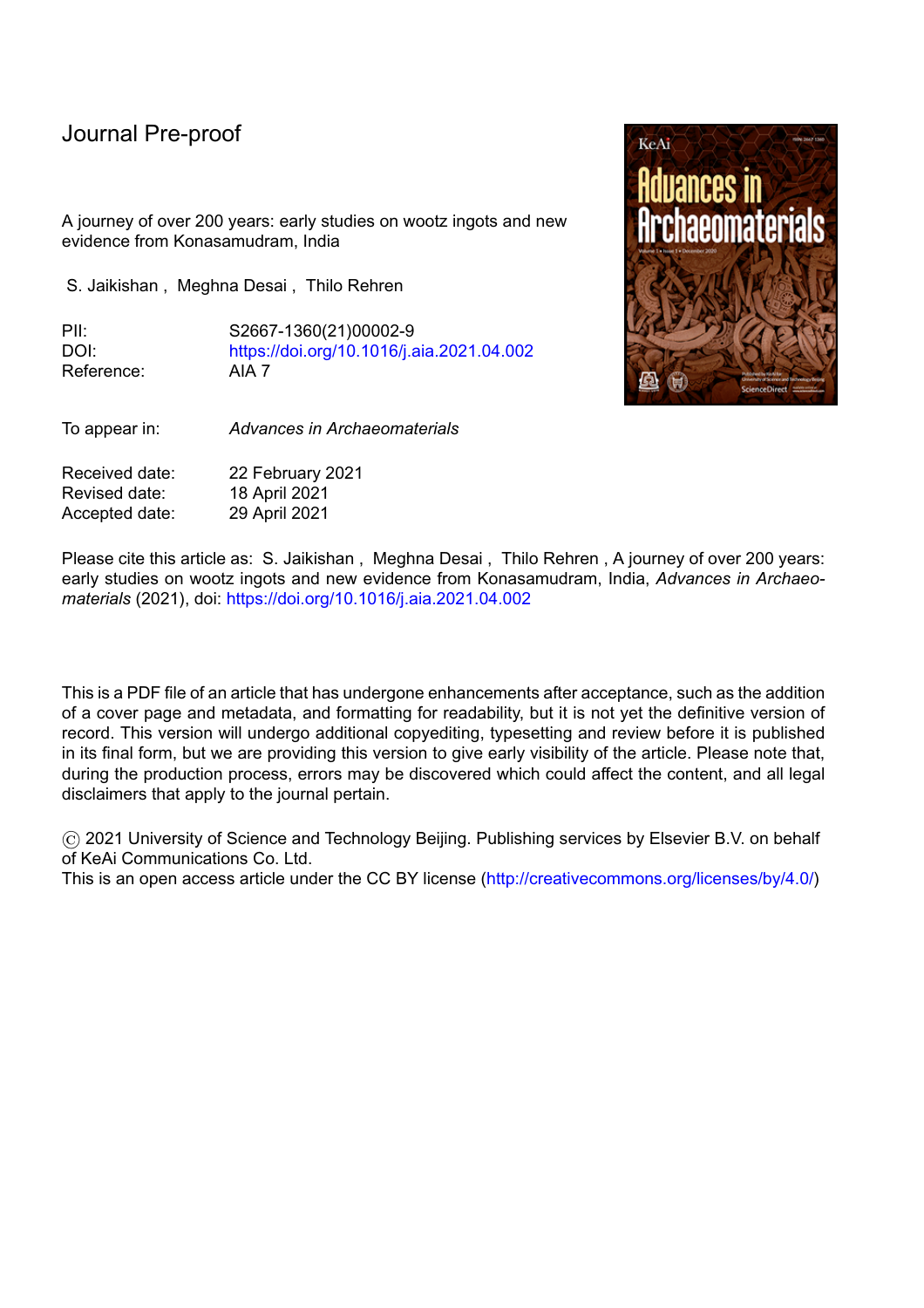l

draw interests of travellers, poets, geologists, metallurgists and archaeologists. The fascination of wootz grew among various disciplines almost into an obsession, probably because its true nature and production were never fully understood. Production in Central Asia peaked in the early 2<sup>nd</sup> millennium and seemed to all but cease several centuries later.

Southern India is a well-documented large crucible steel production ecosystem with several micro and macro production ecosystems within, which dominated global wootz production throughout at least the second half of the  $2<sup>nd</sup>$  millennium. This vast region is understated in its culturally and technically varied modes of production. Though many production centres and individual ingots and artefacts have been studied previously, the industry whether in fragments or as a whole was not contextualised. The recipes of modes of production are still not very clear, and the first-hand British accounts often lack details and accuracy of geography, vocabulary, interpretation etc.

The spatial and temporal origin of this mode of steel making remains unknown, while several studies of developed crucible steel production centres and techniques in Central Asia (Feuerbach 2002, Rehren & Papakhristu 2000; Rehren & Papachristou, 2003), Iran (Alipour & Rehren 2014) and South Asia (Lowe 1990, B. Prakash 1990, Juleff 1998, Srinivasan 1997, Anantharamu et al. 1999, Jaikishan 2007, etc) have shown its wide distribution in space and time (Fig. 1).

Waste products such as technical ceramics and slag are frequently encountered at such sites and form the basis for most studies of these operations, including production sites across Telangana (Lowe 1989-1991, Jaikishan 2007, Srinivasan 1994, Juleff et al. 2011). In contrast to the copious production waste, very few finished ingots have been found at archaeological sites, severely limiting our knowledge of crucible steel production. In 2016, the discovery of 60 crucible steel ingots from Konasamudram, Telangana, India was brought to the attention of one of us. The circumstances of their deposition and discovery are not well documented; however, they appear to have been kept together intentionally for later retrieval and use, which for whatever reason never happened. In this paper, we present this unique collection, referred to here as a hoard, with its geometrical and morphological characteristics and place it within the historical framework of crucible steel production in Telangana, in order to facilitate a renewed discussion of the wider aspects of this indigenous Indian industry.

## **2. Crucible steel in India**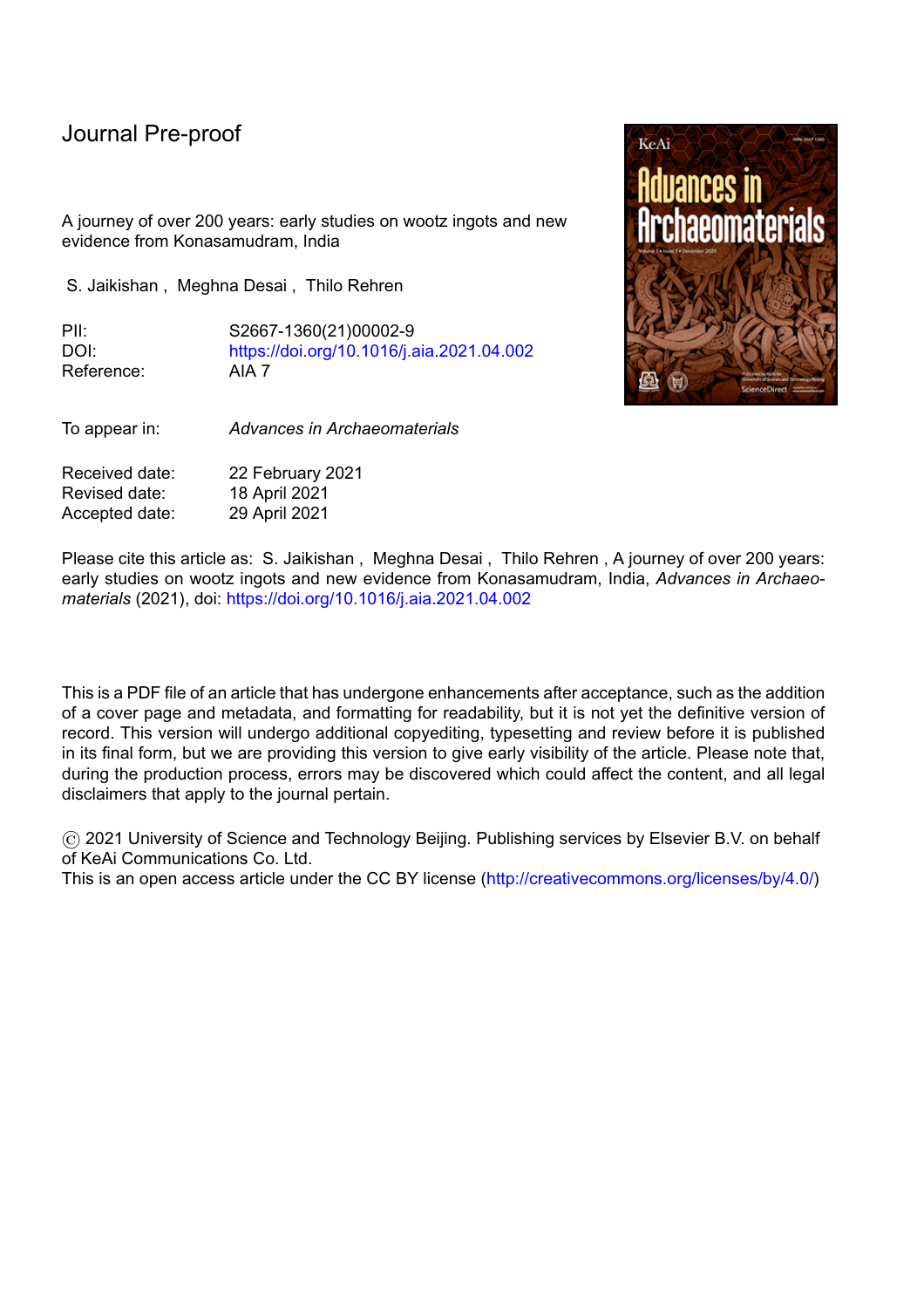The Indian subcontinent is home to several distinct regions known for their crucible steel production (Craddock 1995; Rehren and Papachristou 2003). Among the better-known of these are modern-day Karnataka in SW India (Craddock 1998), Telangana (Lowe 1989, Jaikishan 2007, Juleff et al. 2011), Tamil Nadu in the south of India (Srinivasan 1994; Srinivasan & Griffiths 1997), and Sri Lanka (Coomaraswamy 1908; Juleff 1998, 2015).

## **2.1. Early mentions of crucible steel making in Telangana**

l

Among the crucible steel production regions in the Indian subcontinent, Telangana was historically known as a prosperous region with abundant production of bloomery iron and crucible steel. The origin of the crucible steel industry in Telangana remains unknown, but its last remnants survived until the mid-19th century (Bilgrami & Willmott 1883, Coomaraswamy 1956, Jaikishan 2007).

In his ‗*Travels to India*,' (1676-originally in French) Jean-Baptiste Tavernier conveyed to his European readers the admiration of the riches of the Kingdom of Golconda which included diamonds, precious stones, extravagant fabrics, iron, and steel. Descriptions of the production of crucible steel begin from the 17th century onwards by Tavernier (1676), Thevenot (1687), Buchanan (1807), Heyne (1814), Voysey (1832), Heath (1839), and Ball (1883) etc. These accounts range in their geographical locations from the Kingdom of Golconda' stretching mostly from its capital, Hyderabad in modern-day Telangana State, to the east coast of India, and to the District of Mysore in the south. The production descriptions are difficult to locate geographically.

Bronson (1986) already points out the confusion this caused amongst the colonial authors and their audiences on the provenance and details of crucible steel production. He also makes a significant effort in distinguishing the descriptions of crucible steel from bloomery steels. Different and sometimes diverging observations were written from these individual locations, reporting multiple production methods. Therefore, it is quite possible that even contradictory first-hand observations are potentially all correct, while at the same time they may also quite possibly be incorrect due to limited familiarity of the early authors with the process and the intangible aspects of production. The problem of borrowing' earlier descriptions and passing them on as first-hand accounts continued far into the  $19<sup>th</sup>$  and early  $20<sup>th</sup>$  century reports (e.g., Schwarz 1901), resulting in further confusion and potential blurring of chronological and geographic detail.<sup>1</sup>

 $\overline{a}$ 

<sup>1</sup> This was because the area of the Nizam dominion was never scientifically or systematically studied, limiting access to first-hand observation by western scholars. For the first time in 1876, the then Nizam offered a mere area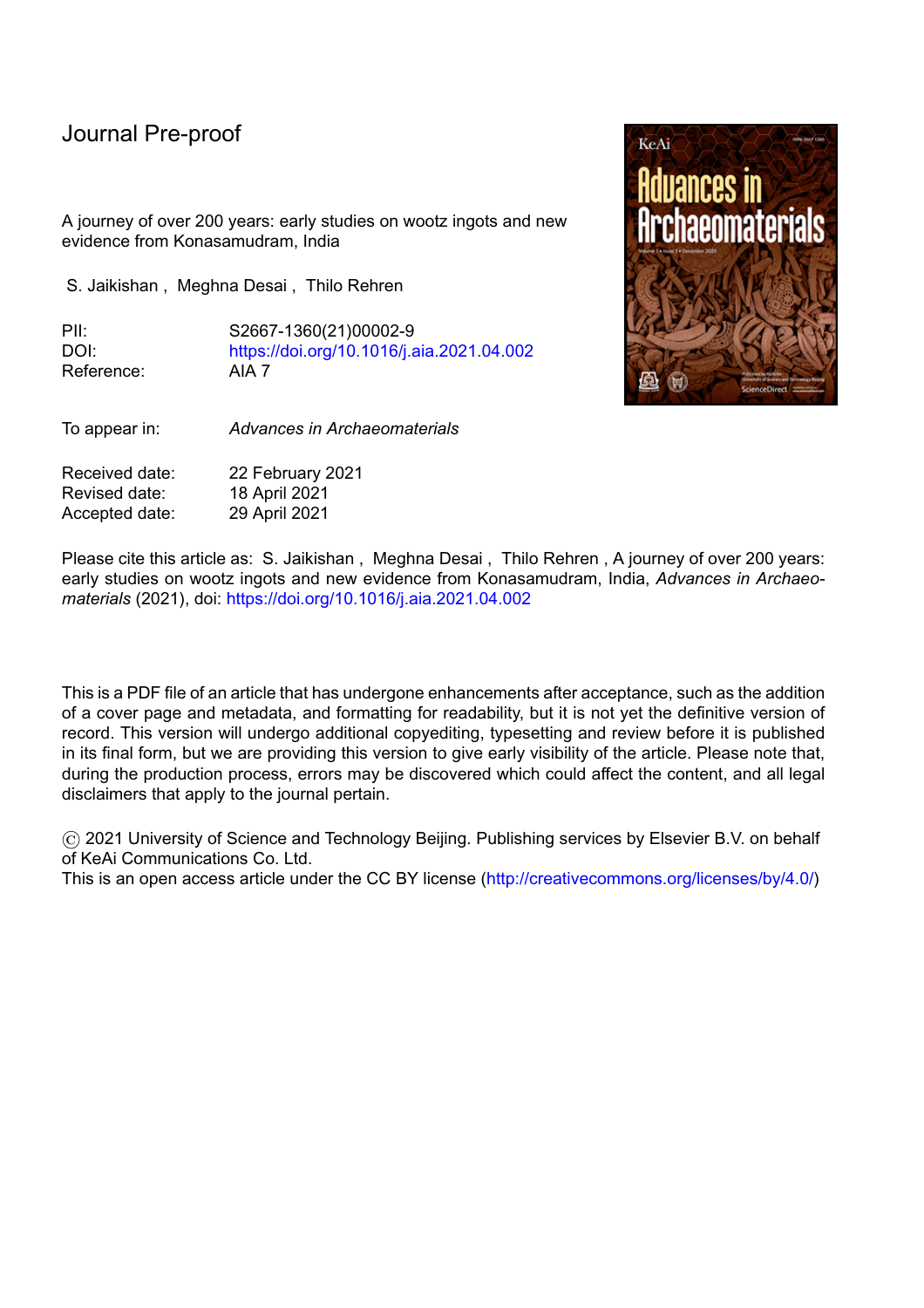l

Dr. Voysey (1832) anchored his notes on the crucible steel production at the village of Konasamudram, which he confirms having seen in person. His brief account of the process of production and trade of crucible steel formed for many years the basis of studying crucible steel production. The technical descriptions provided by him are fairly congruent to those provided by blacksmith M. Gangaram of Konapuram, interviewed by Dr S. Jaikishan (2007), which builds a firm ground of technical consciousness from a craftsman standpoint. One drawback of Voysey's account could be issues in proof reading or pending corrections, as the notes from his diary were published only posthumously by Prinsep.<sup>2</sup> The exact time period of Voysey's presence in Konasamudram is not documented; however, his geological survey reports were submitted in 1821 to the Asiatic Society (Torrens 1842), stating that he began his survey in 1819. Therefore, Voysey's presence in Konasamudram must be placed between 1819 and 1821.

Several decades later, Dr Walker (1850) comments that, due to the choice of ore, Konasamudram steel was better compared to that from contemporary villages in Yelgandal district and Ibrahimpatnam. Another forty years later, the steel produced at the latter places failed to yield even half the price of Konasamudram steel, even though being prepared with similar caution (Bilgrami  $\&$  Willmott 1883). Konasamudram potentially also fits the description of an obscure Indian village' which was difficult to access (Ball 1883). In the view of Dr Ball, the crucible steel industry then surviving was just a shadow of a more complex earlier system.<sup>3</sup> The compilation of the survey of the Nizam's territory (Bilgrami & Willmott 1883) described the presence of furnaces in Konasamudram, producing the same quality of steel that had earlier led to its fame. Ambiguity remains though regarding the profitability of the production, noting that the presence of blisters or an unequal surface of the ingots rendered them useless. The customers were reported to be Persians and Mughals, who purchased the steel directly from the furnaces. The notes of Voysey, published five decades earlier than the Bilgrami & Willmott survey, introduced the readers to his first-hand interaction with Haji Hosyn, a Persian merchant from Isfahan, who frequented Konasamudram to buy steel ingots and was personally supervising the production (Prinsep 1840).

 $\overline{a}$ 

of a twenty-mile radius from Hyderabad for studying its geology to E.G. Lynn - former Assistant Superintendent of the Geological Survey of India. He was also the compiler of the Gazetteer of Hyderabad and the territories of the Nizam (Bilgrami & Willmott, 1883). Two important works came out from this survey. One was by geologist Dr Valentine Ball and the other was the in-depth report of government officials Bilgrami and Willmott. Both these reports were published in 1883 and contain somewhat similar information to the making of crucible steel. The primary interests of this survey were to document the diamonds and the iron ore.

<sup>2</sup> This was also an issue with Heyne's (1814) account of iron and steel production in Andhra Pradesh, who states in the introductory section of the text that his work was published without his knowledge or corrections.

<sup>&</sup>lt;sup>3</sup> He compared the industry to the vestigial organs of the animal kingdom.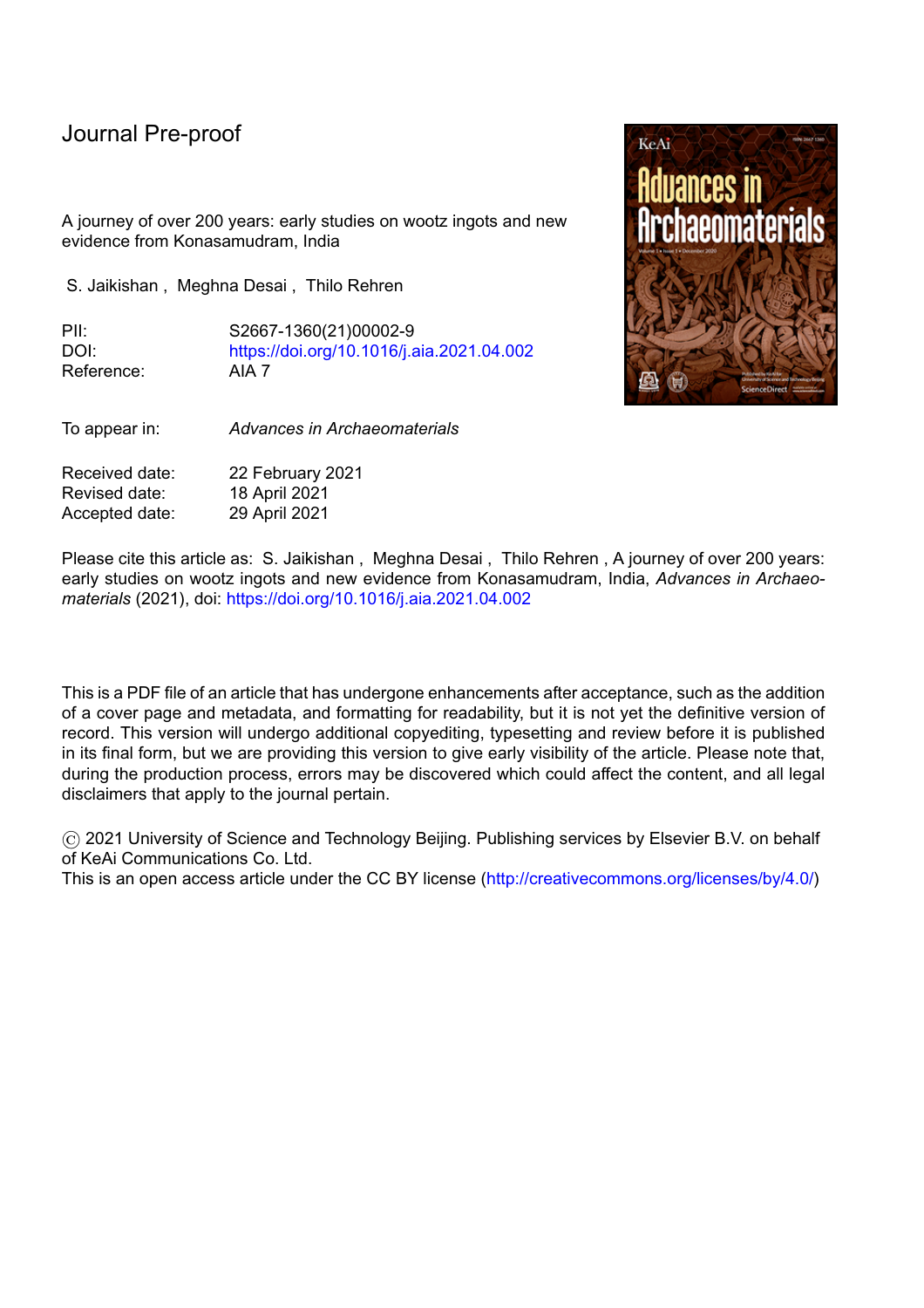Even today, Konasamudram<sup>4</sup> boasts a strong presence of blacksmiths and bronze smiths, most of whom do not practise the hereditary trade anymore. The historical socio-cultural practices of blacksmiths from Northern Telangana and their standing traditions have been documented by Jaikishan & Balasubramaniam (2007) and Neogi & Jaikishan (2011), while archaeometallurgical scholarship based on archaeological finds from Konasamudram (Lowe 1989-91; Jaikishan 2006; Jaikishan & Balasubramaniam 2007; Juleff et al. 2011; Srinivasan & Ranganathan 2011) has significantly aided in the understanding of Indian crucible steel making.

#### **2.2. Preceding studies of crucible steel ingots: A discussion**

l

Several studies of early Indian crucible steel ingots provide important insights into this material. The five ingots analysed by Mushet (1840) were provided to him by Joseph Banks, president of the Royal Society who in 1790 had received the samples from Helenus Scott, physician for the East India Company in the late  $18<sup>th</sup>$  and early  $19<sup>th</sup>$  century. Banks then passed the samples to several scientists (Bronson 1986). Scott, in his letter to Banks which was quoted by Pearson  $(1795)$  and Bronson  $(1986)$ , mentions that wootz was of harder temper and is used in cutting iron on a lathe; for cutting stones; for chisels; for making files; for saws and for every purpose where excessive hardness is necessary; interestingly, no use for bladed weapons is mentioned here.

Pearson suggested that the ingots were produced directly from the ore (Pearson 1795). His specimens were in the shape of round cakes of about 5 inches (127 mm) in diameter and 1 inch (25 mm) in thickness, weighing more than 2 lbs (1 kg). In this, Pearson's description is similar to the accounts of Heath (1839) from the Salem/Trichinopoly region in the far south of India. Unfortunately, the ingots provided by Banks to Pearson and Mushet have no recorded provenance, other than that of assumption; both authors provide similar physical characteristics of the ingots which were externally of dull black colour with a smooth surface except at few places where small holes and cavities were noted. Alternatively, Pearson may have received steel from Mysore, even though the weight of known ingots reported from Mysore did not exceed 320-450 gms (Buchanan 1807, Anantharamu et al. 1999).

Mushet seems to assume that wootz was made by fusion, commenting on the crystallisation visible on the rounder lower surface (which seemed to have the form of the bottom of the crucible), on the want of homogeneity and solidity of most examples, and on the very high carbon content of some, which approach very near to the nature of cast iron (Bronson 1986).

 $\overline{a}$ 

 $4$  (18.7306° N, 78.5221° E), with a current population of around 4,000 people in Kammarpally Mandal of Nizamabad district in the northern region of Telangana.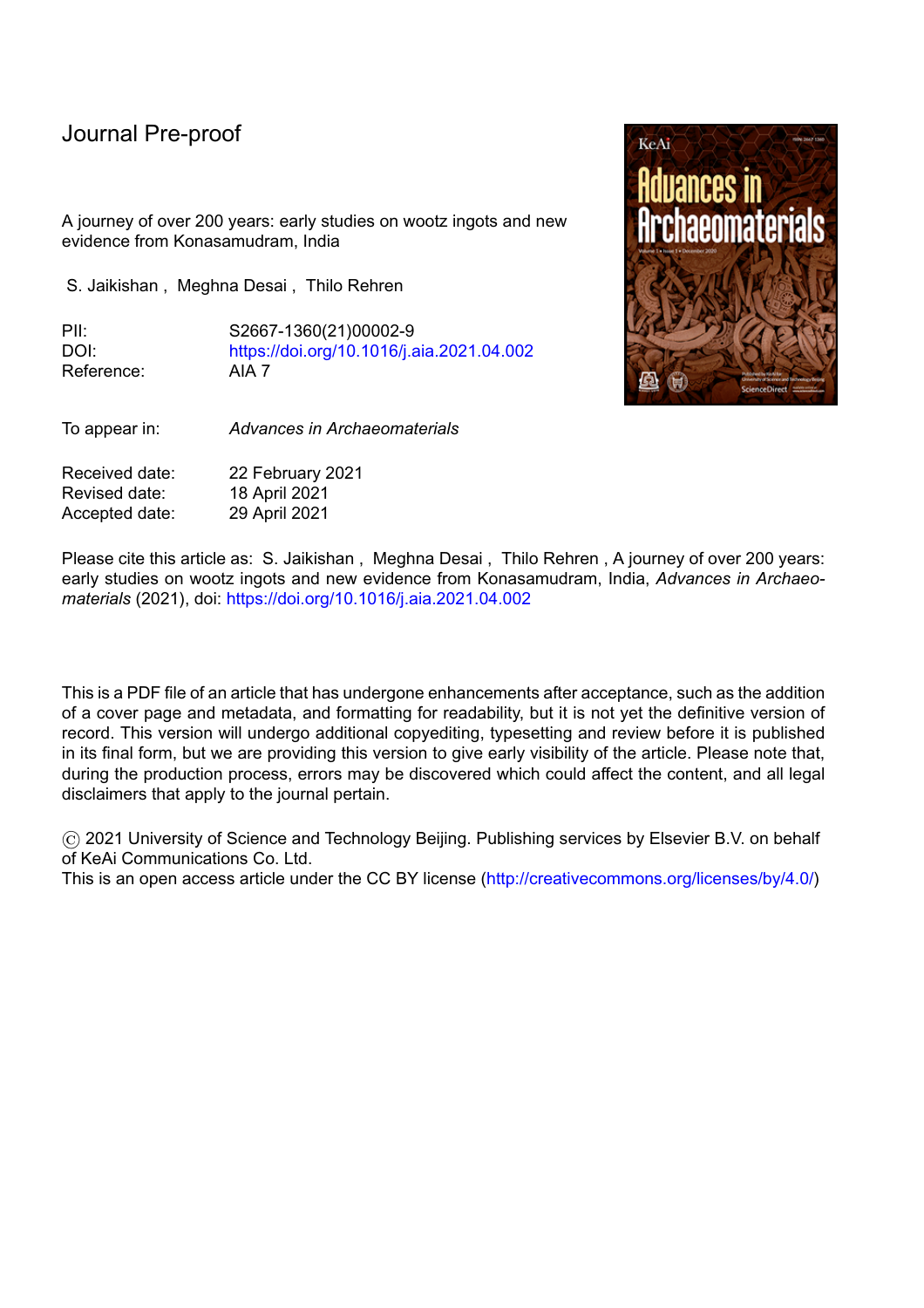l

Bronson's review of ingots erroneously refers to crystallisation being visible on the lower surface of the ingot, even though Smith (1960) already makes it clear that the signs of crystallisation appear on the top part of the ingot during consolidation, and not on the bottom.

There was considerable difference in the wootz samples received by Mushet and Pearson. Following his discussion with Josiah Heath, Mushet (1840: 662-5) points at the existence of two distinct shapes of crucible steel ingots, which he identified as cakes and conical shaped ingots, respectively, with each shape suggested to reflect a different district of production. While the conical ingots weigh less than a pound, they are said to be denser than the cakes, whose dimensions are given as 3.5 inches (85-90 mm) in diameter and 5/8ths to 3/4ths of an inch thick (16 to 19 mm; Mushet, 1840), with the two allegedly resulting from different production processes. From his own experiments on the five ingot samples given to him, and the implements forged out of them in England, Mushet concluded for one of them the method of production as a direct reduction from the ore without an intermediate wrought iron step. As aforesaid, he changed his opinion after communicating with Heath, an industrialist who was interested in exploiting the wootz ores' from India and producing his own quality steel, based on a method of production followed in Mysore/Salem-Trichinopoly region (Bronson 1986; Lowe 1990). Despite having changed his mind in the main text, Mushet in his notes still says that he was tempted to maintain his conclusions at least from one district' which may have practised wootz production by reduction of the ore and precipitation of steel. His examination of cakes' concludes that they were not fully melted. This conclusion was also supported independently by Buchanan (1807) and Wilkinson (1837). Campbell (1842) reports manufacturing natural steel directly from the iron sand in the furnace and adds a further observation on production of good quality steel from cast iron with the same iron sand as the raw material. Thus, the  $19<sup>th</sup>$  century accounts, written while the industry was still operating and building on a century of first-hand reports, unfortunately still give rather incomplete and often contradictory or at least vague descriptions of the actual wootz making processes. Therefore, no firm conclusions are possible, due to the procurement and study of samples without proper identification, and despite the personal gains and interests of colonial metallurgists and industrialists. The metallographic study in 1956 of the cross-sections of one of the conical ingots, given in the late 19th century to the Royal School of Mines by Thomas Holland, who in 1903 became Director of the Geological Survey of India, did not change this situation. It revealed that the ingot had been entirely melted, showing a distinct dendritic structure with a carbon content of 1.34%, contradictory to the former conclusions of incomplete melting of the ingot (Smith 1960).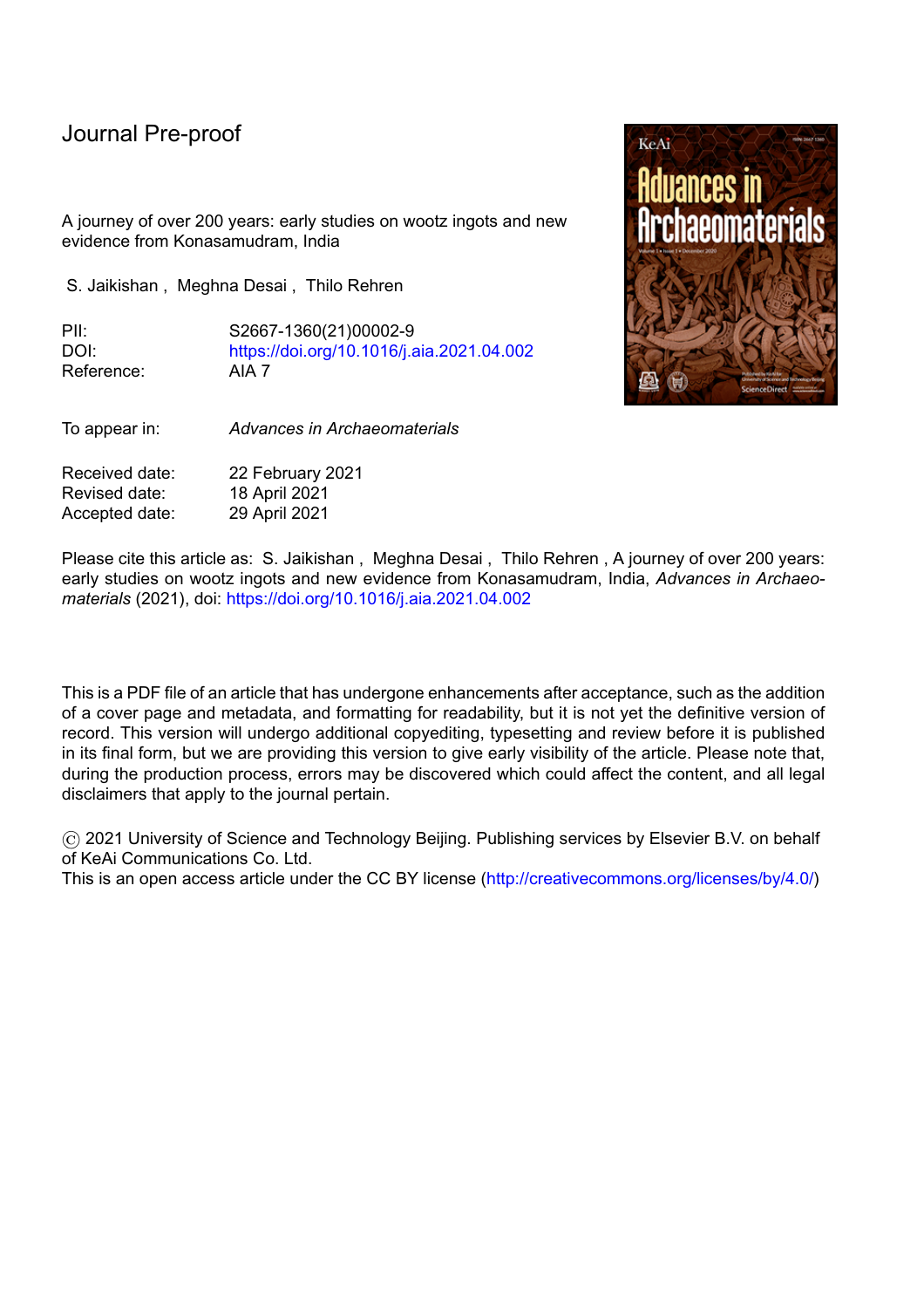An isolated description of a wootz cake from Cutch, a region in north-western India, is mentioned by Wilkinson (1837), who proposes that the quality of the wootz steel cake depends on the ore. The cake he examined from Cutch weighed 2.5 pounds, nearly equal to a little over a kilogram. Unfortunately, no further physical features are provided for this ingot, preventing further discussion here.

After a long interval, more direct evidence and analysis of wootz steel ingots from Konasamudram comes from the work of the late Thelma Lowe in the late  $20<sup>th</sup>$  century, analysed by D. Scott, then Head of the Getty Conservation Institute. There are no direct results published on the ingots collected by her, but micrographs are printed in Scott (2013) along with a picture of one of the ingots. This photograph of the ingot showed similar external features as the ingots in the hoard presented here, but appears smaller in size compared to the current hoard. Scott (2013) reports the carbon content of two of her ingots to be between 1 and 1.3%. In another micrograph of a different wootz cake specimen collected by Lowe, the formation of ledeburite was identified, indicating a carbon content of more than 2 wt%.

# **2.3. The decline of crucible steel production in Telangana**

l

Reports of the decline of indigenous iron and steel making begin to appear in the early 19th century. The early travelogues of merchants such as Tavernier do not mention any threat to the indigenous industry, however Tavernier does point out that then King of Golconda made it difficult for the steel to leave his region, while his counterpart in Persia prevented the re-export of steel that had entered his realm (transl. by Ball V & Crooke W.1925; Coze, 2007). This, and Tavernier's mention of fraud and the likelihood that some pieces have not been well prepared, and which could not be damasked' (Coze 2007), indicates the paucity of materials and high value of the steel. Whether the not well prepared' steel was intentional fraud, or unintentional lack of quality control, may reflect the then status of the industry.

The account written by Thevenot mentions a previous blade manufacturing town of Indalwai, which by his time (around the 1680s) had already ceased to exist. Two centuries later, apart from Konasamudram most of the furnaces in Northern Telangana had discontinued their production due to the import of English iron and ready-made arms (Ball, 1883; Bilgrami & Willmott 1883). Iron mines around Dimdurti, on the banks of River Godavari in Northern Telangana, were at least exploited until the 1880s (Coomaraswamy 1956), which according to Voysey could be a possible source of iron for crucible steel production. In Mysore, a crucible steel production centre in Southern India (Buchanan 1807), the production and local demand for crucible steel continued until the early 1900s, but it was sold at higher rates than the imported iron. Some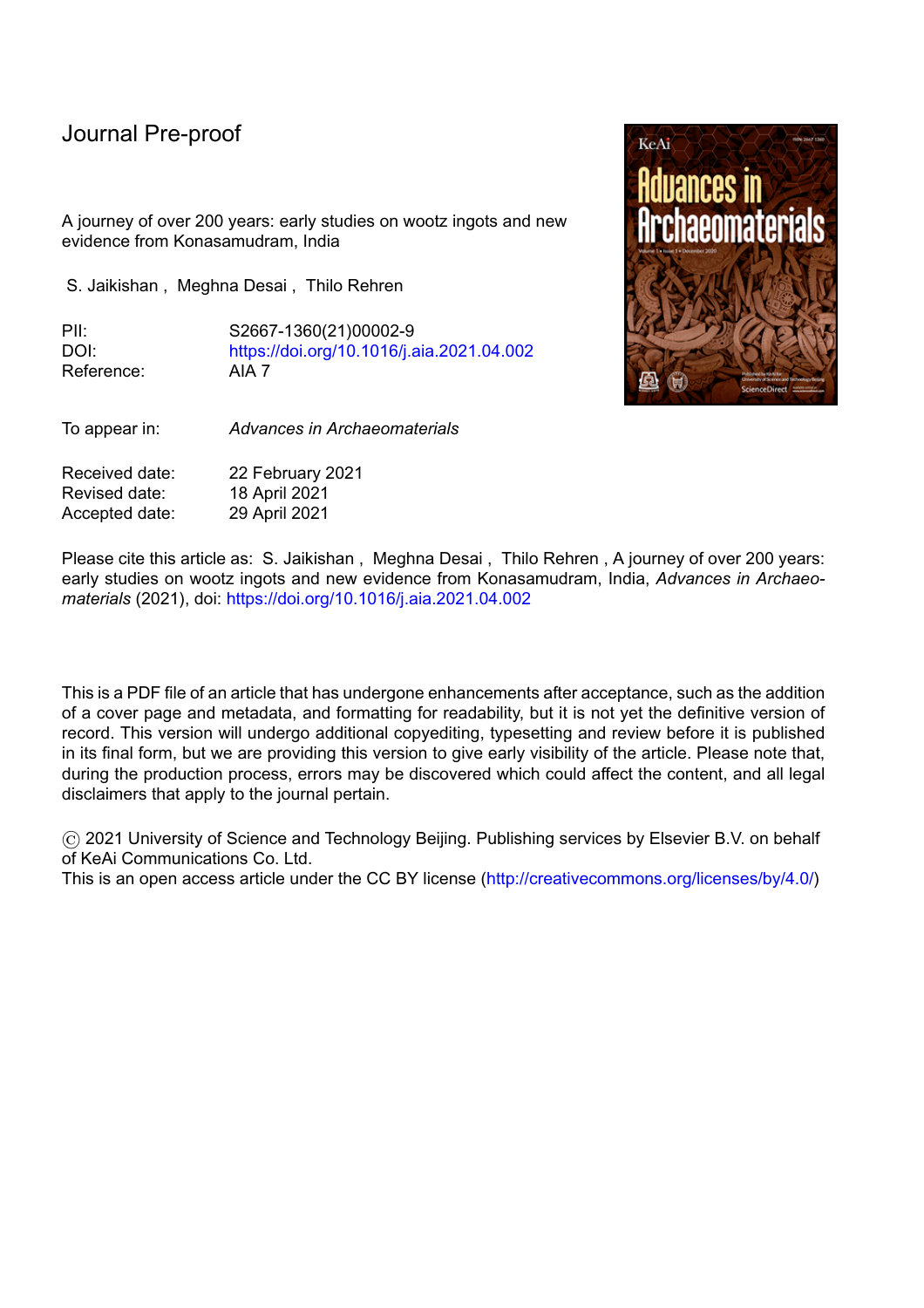suggestions were made to revive the industry, but it shortly thereafter collapsed (Coomaraswamy 1956).

l

Amongst the causes of decline that are discussed below, the principal ones mentioned by the British writers involve the competition with English iron and the scarcity of fuel. The unrestricted import of arms reduced the demand of locally produced iron and steel. In the catalogues and documentation commissioned by the Imperial government in the 1800s (Walker 1841; Bilgrami & Willmott 1883), English blades were camouflaged as native swords and sold in the markets. The iron imported from England was not malleable enough for the blacksmiths to forge it (Ball 1883), but, although it was less pure, it could be custom made suiting the purposes of the buyer. This quality was lacking in the indigenous iron which always provided identical types of metal. The craftsmen of the northern and eastern regions of the Nizam's dominions found it difficult to sell their steel in the Hyderabad market as it was overrun by English iron (Walker 1950: 227). Since the mid-nineteenth century, propositions were made to the imperial government time and again to undertake iron production in India, which would have circulated the funds within India, empowering both the economy and craftsmen who would be eventually employed in these enterprises. However, the government rendered the production as nonprofitable and continued importing iron (Ball 1883). While this concerned the iron industry in general, it is reasonable to assume that crucible steel production would have been similarly affected.

The second cause was the rapidly depleting fuel source for the charcoal needed in the furnaces, which was what probably led to the Forests Acts passed from 1865 onwards (Burton 1884:111; Reddy et al. 2010) and the Land Revenue Settlement of 1869. These Acts, created in harmony between the Nizams and the Presidency, were applicable to the newly created administrative districts as well as to the tracts of Godavari. The Act prohibited the exploitation of forests by the natives, with the state monopolising the utilization of these vast resources for their quality timber for its own needs, such as shipbuilding. The Forest Act was complemented by the Land Revenue Settlement which placed all the previously independent areas belonging to the blacksmiths and other tribal settlers into the hands of landlords (*zamindars*), with ultimate ownership by the state (Bukhya 2013). As a result, the occupational classes turned to agriculture to ensure their livelihoods. This is presumably the reason for blacksmith Mr Gangaram in his interview (Jaikishan 2007) to comment on increasing developments in agriculture leading to the withdrawal of blacksmithing operations in the areas around Konasamudram.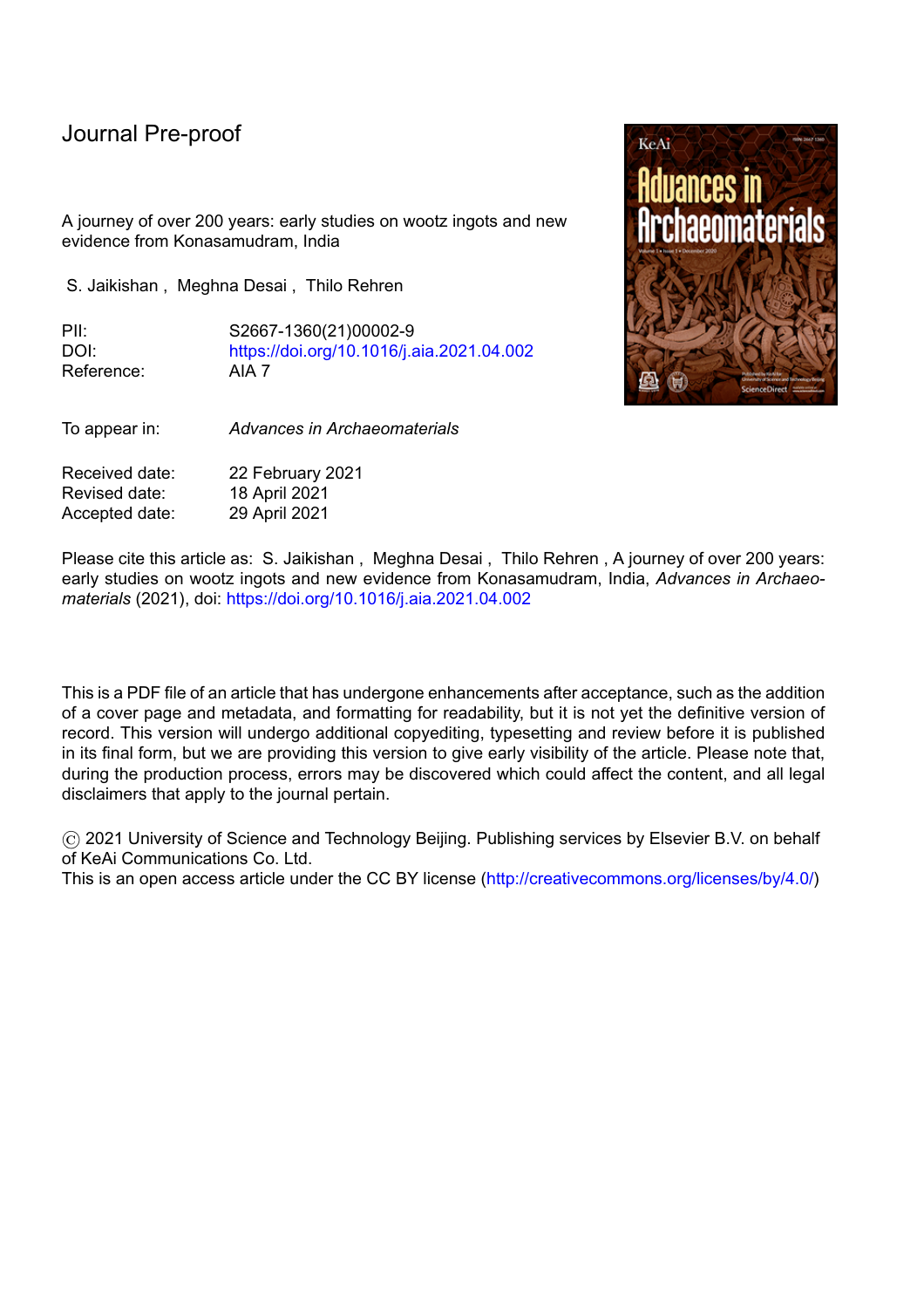l

The local landlords were instrumental in damaging the industry. Voysey speaks of a landlord who seemed to have controlled steel production of Konasamudram. This landlord would take the amount given in advance by the buyer and therefore, the buyer has to bear the entire expense of the product again, increasing the cost of steel. In the 1830s, the produce of one furnace was 50 seers<sup>5</sup> (roughly around 48-50 kgs) of metal, or 37 Rupees<sup>6</sup> in value. The ingots weighed about 1.5  $\text{lbs}^7$ . The exact prices of steel per ingot still remain unknown due to the changing weights standards and currency values.

According to Walker (1850: 183, 226), a Mogul' who rents the furnaces at Konasamudram' and farms the famous steel manufacture of Konasamudram' attempted to monopolise ore supply and steel production. Whether this Mogul' is a member of the Mogul monarchy or an individual with vested interests remains unclear from Walker's description. The decline of the traditional iron and steel industry is still felt today; currently, there are 60 surviving families of blacksmiths in Konasamudram, who have quit the craft due to the scarcity of work (Jaikishan 2007b).

# **3. The hoard**

 $\overline{a}$ 

In 2016, Dr S. Jaikishan was informed by a resident of Konasamudram, Mr Sabbani Poshanna, that he had unearthed 60 wootz ingots in the backyard of his house adjacent to the wall of the house while digging a gutter for his tap connection. Some 15 years prior, Mr Poshanna had purchased the house from Kammari Hanumandlu, a blacksmith hailing from a family of wootz steelmakers who earned his survival by sharpening and forging iron implements for agricultural use.<sup>8</sup> Due to paucity of work, Mr Hanumandlu and his family left Konasamudram in 2008. Mr Poshanna, the current owner of the house, agreed to sell 56 of the ingots to Dr Jaikishan, two were taken by Mr Poshanna's son, and one ingot was sold to a teacher from Siddipet. One ingot was kept by Mr Poshanna.

<sup>&</sup>lt;sup>5</sup> Seer was a common market terminology for exchange in India.

<sup>1</sup> Indian seer = 933.1 gms = 80 tolas. The weights were standardised differently in the Nizam's dominion and were subjected to regular change. The British weights in India were based on that of wheat berries, while those prior to the Imperial system depended on a grain of rice or barley corn (Prinsep, 1840).

<sup>&</sup>lt;sup>6</sup> A cake weighing 110 rupees is sold on spot for 8 annas (Voysey, 1830). According to different parts of the Nizam's territory, the rupee weight changes. However, 1 seer ranges between 108-120 rupees, but in Ahmednagar close to Hyderabad it is 80 rupees = 1seer. Nizam's territory also has pusseree as the until which meant five seers but varies greatly due to incomprehension and deceit (Martin, 1839). In Heyne (1814) 96 rupees = 1 seer, therefore, 110 rupees should be approximately around 1.2 seers which is close to the weight of ingots examined in this study. Heyne and Voysey's accounts appear to be apart by not more than a couple of decades.

<sup>&</sup>lt;sup>7</sup> We cannot say whether this is troy pounds or the modern-day pounds. If it is a troy pound, then, 1 maund = 100 English troy pounds = 37.3 kgs. Therefore, 1.5 troy pounds should be roughly equal to 0.56 kgs, almost half the weight of the individual ingots in the hoard currently examined in this work.

<sup>&</sup>lt;sup>8</sup> The prefix Kammari' is added to his name to indicate his occupation as a blacksmith.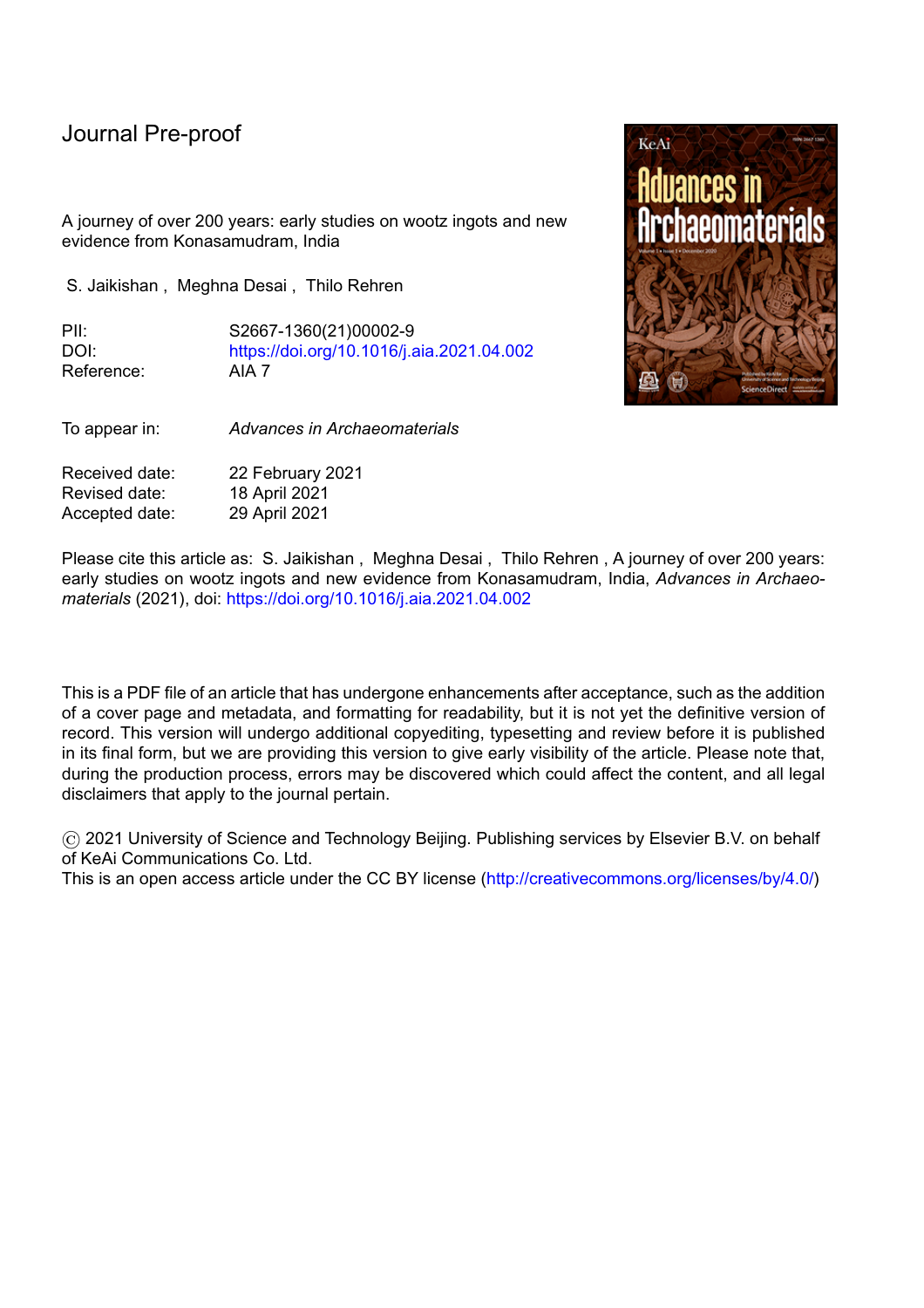l

The ingots are flat plano-convex discs, with a smooth lower convex side and a more or less flat upper surface  $(Fig. 2)$ . The upper surface of a few ingots shows a radiating dendritic pattern from the centre of the ingot, formed during the crystallisation of the metal inside the crucible along with a subtle depression in the centre. The demarcation of the formation of a slag fin throughout the circumference of the ingots is also recognisable in some pieces. The physical dimensions of 45 of the ingots are reported in Table1, based on measurements using a vernier calliper, electronic weighing scale and a measuring tape. The remaining 11 ingots could not be measured in detail, but are visually very similar. The average weight is just over 1 kg, with diameters around 95 mm and maximum thicknesses just under 30 mm. The consistency of their dimensions is remarkable, particularly regarding the diameter with a standard deviation of just 2.5% of the absolute value.

## **3.1. The ingots in context**

The 45 plano-convex ingots range between 80-90 mm in diameter with an average weight of 1066 g. Their shape and surface texture indicate that they solidified from a fully molten liquid. The external surfaces of the ingots are of dull black colour with some rust and small gas voids and craters on the surface, formed during the solidification of the metal; however, corrosion overall is limited. Several ingots have an uneven thickness due to tilting of the crucibles while in the furnace. Remarkably similar physical observations and diagnostic features were already noted by Mushet and Pearson in their study of cakes of wootz steel. Overall, the flat cakes mentioned in the earlier description were 80-120 mm in diameter with a thickness of 20-30 mm, and weighing around 1 kg. However, a direct connection of the cakes from the  $18<sup>th</sup>$  and  $19<sup>th</sup>$ century analysed by Mushet and Pearson, so similar in their physical dimensions and description to those from the current hoard, to either Konasamudram or the Salem/Trichonopoly region is difficult to be established.

More clearly though, the samples of the hoard are morphologically distinct from the conical shaped ingots which were studied in the mid-19th century. The crucibles preserved at the Royal School of Mines are round bottomed, about 152 mm high and a maximum internal diameter of about 63.5 mm and gave a conical ingot of about 51 mm high (Smith 1960: 22). Their height is more than twice the thickness of the ingots from the Konasamudram hoard, while being much smaller in diameter. One of the ingots was sectioned and shown to be completely molten, exhibiting a dendritic structure throughout. The description of this conical ingot and the corresponding crucibles resemble those reported from Ghattihosahalli in the state of Karnataka (Anantharamu et al. 1999). C.S. Smith also provides a short overview of the cakes examined by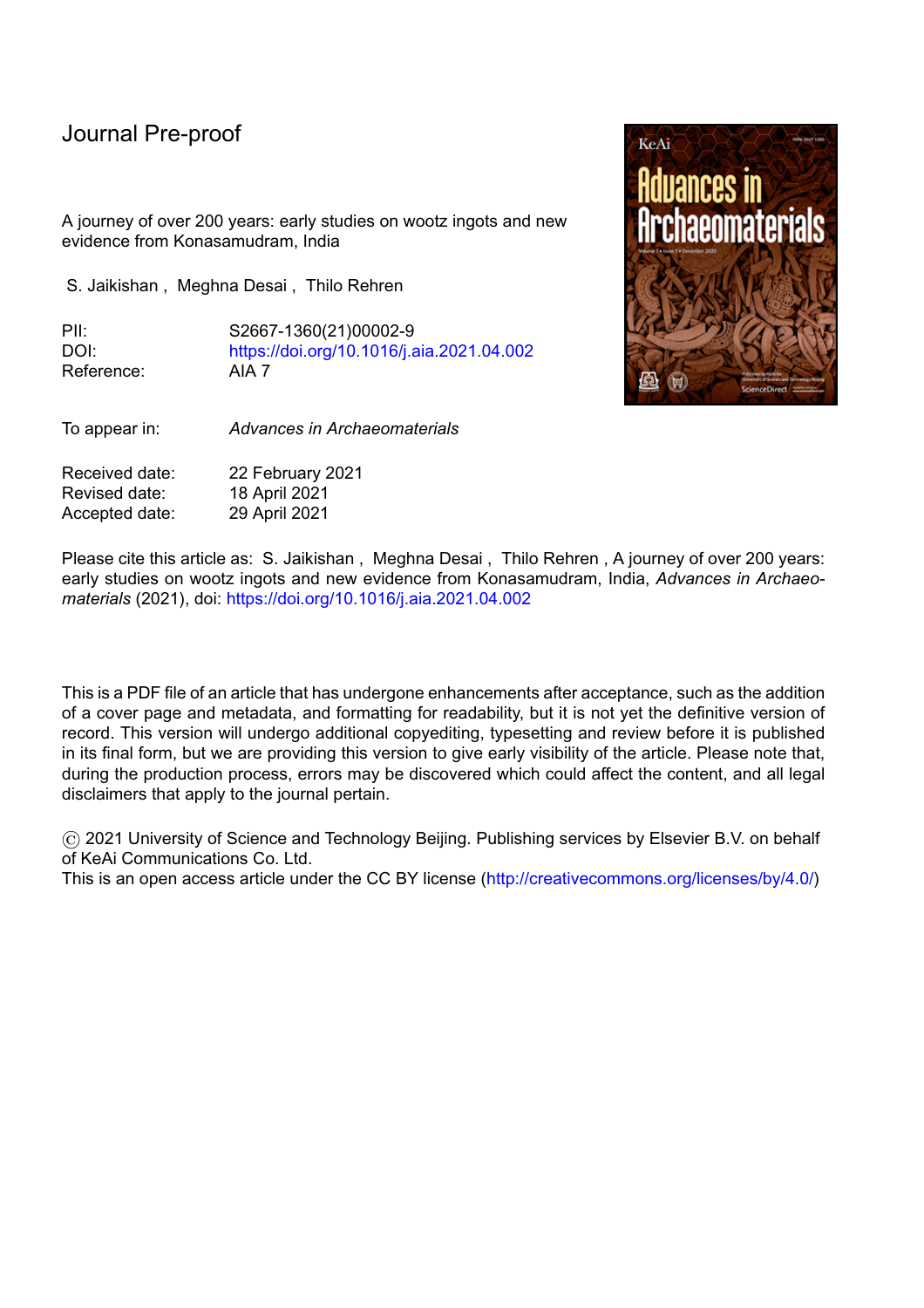l

Mushet and reports Mushet's view of the incomplete melting of some cakes'. An example of such a conical, but incompletely fused ingot is published in Rao et al. (1970: 14, Fig. 4). The debate of partial or complete melting of steel within in the crucible may well be attributed to the analysis of ingots from different parts of southern India or to production inconsistencies. Unfortunately, the lack of documented provenance of the early ingots, and limited details of description given in the early accounts, prevent us from assigning the two distinct shapes of 'cones' vs cakes' with confidence to specific production regions.

A similar uncertainty persists regarding the actual steel-making process, and the different production recipes thus remain strongly contested. Craddock (2007) advocates the co-fusion method having been used in Telangana, whereby the crucible was charged with high carbon or cast iron and a low carbon or bloomery iron to produce a resulting ingot of wootz, of intermediate carbon content – in what is referred to as the Hyderabad Process. This is consistent with Voysey's account from the same region, who also appears to state mixing of two different types of iron in the crucible. Elsewhere, the historical accounts consistently refer to the carburisation of low-carbon or bloomery iron through the addition of organic plant matter to the crucible charge – the Mysore Process. A more detailed description of these is given in Bronson (1986).

It is possible that production methods changed over time or multiple methods could have been in use at the same time. Most reports are from the declining phase of the production industry, which could have materially affected many aspects of production. There is also a strong possibility that the early metallurgists have analysed steel ingots from different parts of southern India, given that their origins are not stated and their physical descriptions vary. This is not surprising, since the analysts may have been unfamiliar with the geographical setting of the production industry, and the passion of working with the fabled wootz steel appeared to supersede the logical need for a more fine-grained documentation. There is no further provenance evidence from the letters of Helenus Scott or from Joseph Banks, and the diary of Voysey which was submitted to the Asiatic Society cannot be located. Due to these literary and experimental limitations, studying the current hoard in detail becomes even more important.

## **3.2. Standardisation of dimensions**

In crucible steel production, each ingot was formed from a unique single-use crucible, accurately preserving their inner dimensions of diameter, circumference and bottom shape. Studies of large numbers of crucible steel-making crucibles in Central Asia have shown that they were mass-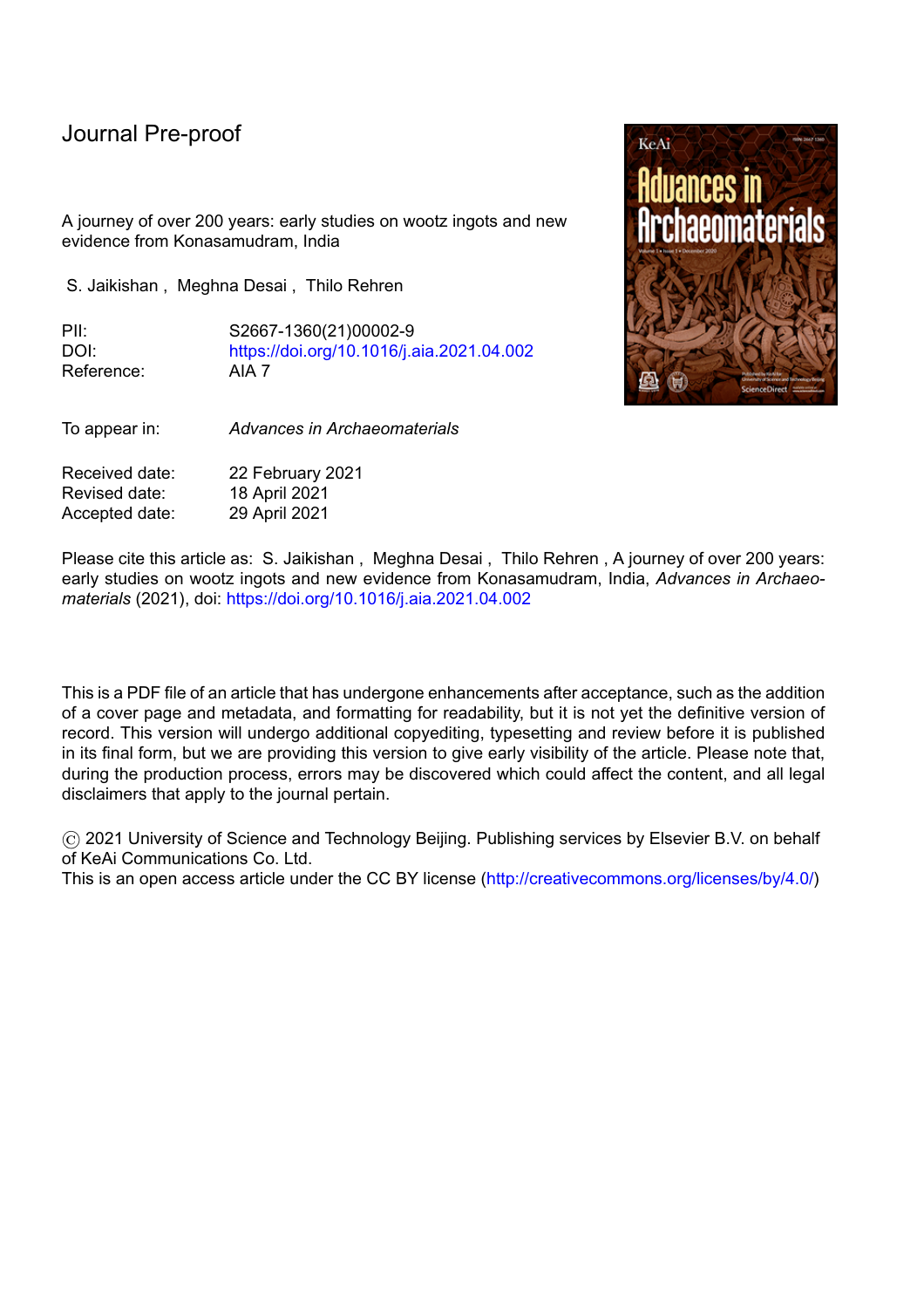l

produced around wooden cloth-covered templates, resulting in highly standardised diameters (Rehren and Papakhristu 2000; Alipour et al. 2011; Alipour & Rehren 2014). Contrary to metal casting, no mould twins are possible in crucible steel ingot production; accordingly, a study of finished ingots can inform on the production of multiple crucibles, and vice versa. It is therefore noteworthy that the ingot dimensions from the hoard scatter very narrowly around the mean (Fig. 3), indicating a high degree of standardization as would be expected for a product of large-scale trade, as opposed to opportunistic or ad hoc production, which would likely result in higher degrees of variability. The observation of close similarity in diameter and mass was consistent across the entire hoard, even beyond the 45 measured examples  $(Fig. 4)$ .

The historical sources are mostly silent on the organisation of the crucible production in Telangana, no evidence of standardisation has yet been documented or discussed for the Indian crucibles, and the variability in crucible diameters reported in the literature suggests that no general template was used. However, some inferences can be drawn from the extant historical reports. A crucible must have an external diameter in the range of 110-130 mm to support the formation of an ingot of 100-110 mm diameter, allowing for a wall thickness of around 5 to 10 mm, as measured for the majority of crucible fragments from Konasamudram. According to Voysey's notes (1832), the diameter and height of a Konasamudram furnace was 5ft (c. 1.5 m) and 4-5 ft (c. 1.2-1.5 m) respectively. Based on this the number of crucibles of 12 cms outer diameter which can be fired in a single cycle can be determined. A schematic (Fig. 5) shows the possible arrangement and number of crucibles in a single layer, allowing for a distance of 20 mm between the crucibles to prevent them fusing together. A maximum of 61 crucibles can be placed in this furnace. Therefore, it is possible that the hoard documented in this study is a result of a single firing cycle, therefore providing a unique opportunity to demonstrate the precision with which the crucibles for these ingots were produced. The mass of the ingots varies somewhat more widely than their diameter; it seems that the metal charge was added to the crucibles without the use of scales.

From the extensive field survey of the first author, several well-preserved crucible bases from Konasamudram were retrieved with a base diameter of 110-115 mm. When digitally recombined (Figs 6, 7) with an ingot from this hoard, both components convincingly position themselves on one another. Thus, it further adds value to the hoard being produced in Konasamudram, with an archaeologically documented example of corresponding crucible base diameter that would be required for the process.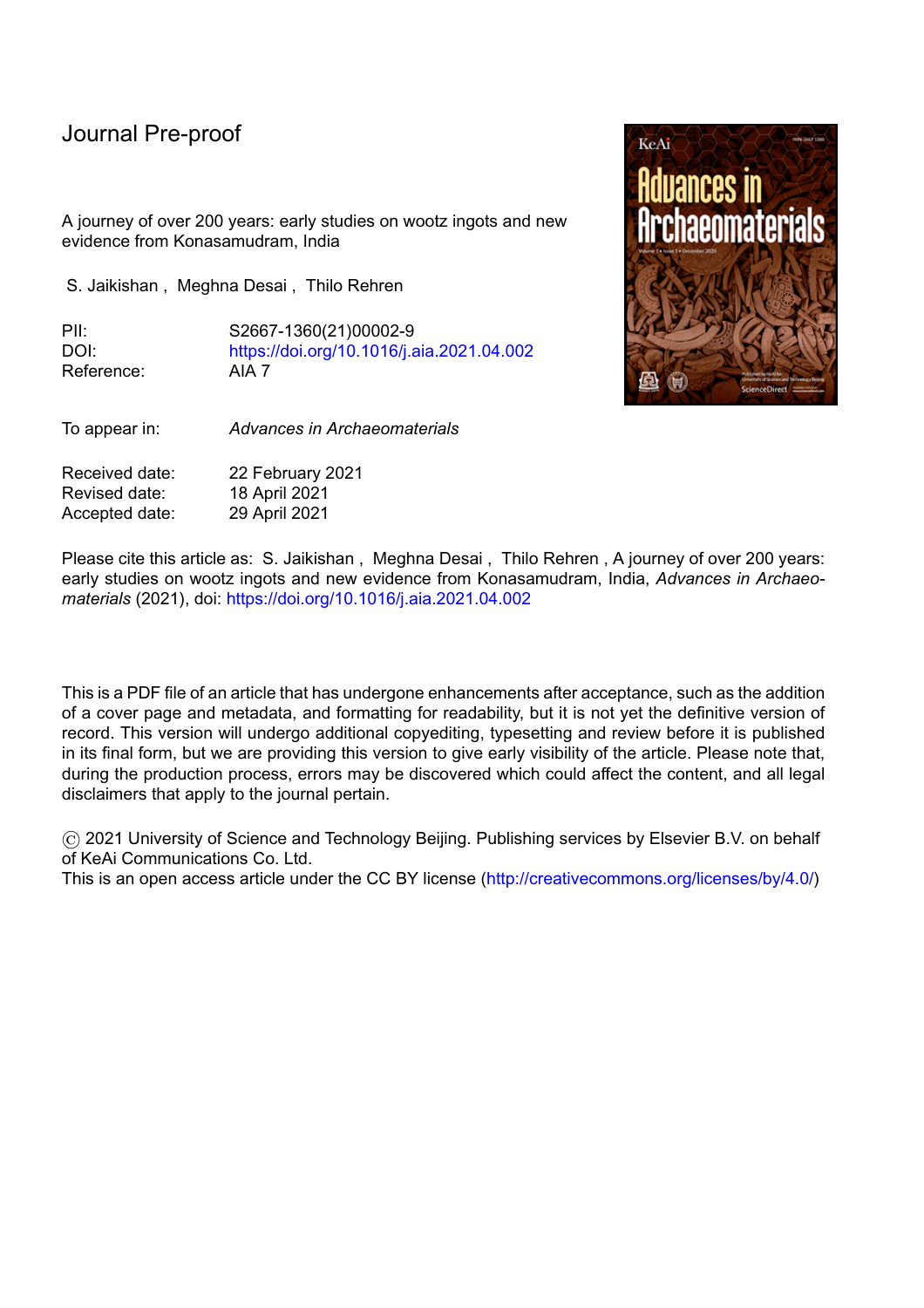l

The constant mass of the ingots of just over 1 kg could indicate an intended weight of 1 seer, which during British rule over India was set at 0.933 kg; however, weights were standardised differently in the Nizam's dominion and were subjected to regular change. Elsewhere, the ingot size is said to be determined by the intended artefact to be produced from them locally, which is less likely the case for ingots destined for long-distance trade, as appears to be the case in Konasamudram.

#### **4. Conclusion**

In the last two hundred years several samples of crucible steel from Southern India were examined, often after having passed through many owners and without their provenance being recorded or documented. From these reports, two broad types of ingots appear, namely flat cakes and taller cones, potentially linked to different production regions within southern India. Another noteworthy point is the trade of these ingots to Persia. In the mid-17<sup>th</sup> century, Tavernier confirms an existing trade in wootz ingots between the Kingdom of Golconda and Persia, which was persisting in 1820s as ascertained by Vosey's report of the repeated presence of Haji Hoysn from Isfahan in Konasamudram to buy up wootz ingots.

Against the diversity of ingot shapes and sizes reported in the literature, the hoard of sixty ingots reported here for the first time shows a high degree of standardisation in production of the crucibles used in Konasamudram, Telangana. The variability in diameter is too large to be the result of a physical template around which multiple crucibles would have been formed, as was the case in early Islamic Central Asia, but small enough to indicate that they were produced by a highly skilled and experienced craftsman. They are likely to represent the product of a single furnace firing but that needs further examination. Visually and morphologically these ingots closely match ingot descriptions used for experiments in Europe in the  $18<sup>th</sup>$  and  $19<sup>th</sup>$  century, but there is no credible evidence that those ingot samples can be provenanced to Telangana. Therefore, any comparison between the current data and the early  $18<sup>th</sup>/19<sup>th</sup>$  century data must be implemented cautiously. Regardless, this hoard is a unique testament to the technical capability of the craftsmen of Konasamudram, confirming the village's reputation as a specialised crucible steel production centre in pre-modern India.

#### **Declaration of interests**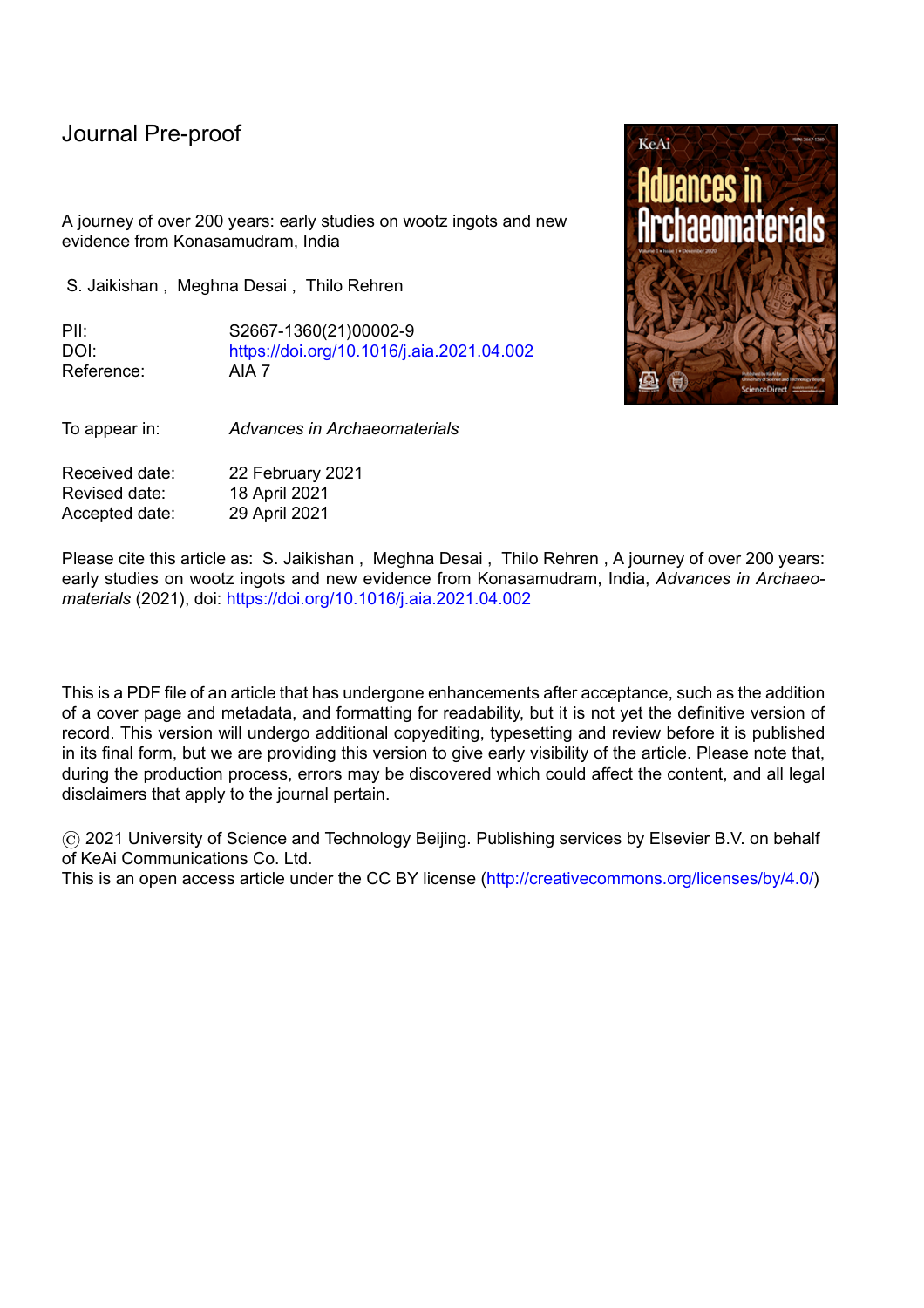$\boxtimes$  The authors declare that they have no known competing financial interests or personal relationships that could have appeared to influence the work reported in this paper.

l

## **Acknowledgements**

The authors extend their foremost gratitude to Mr Poshanna for having provided this hoard for research purposes. The authors are obliged to the Telangana State Archaeology, Hyderabad for their counsel. The authors also thank the faculty and technical staff at The Cyprus Institute and at STARC (the Science and Technology in Archaeology and Culture Research Center) for their assistance with equipment and analysis, as well as for 3D rendering of the crucible base by I. Giraud. Gracious acknowledgement is given to the Gerda Henkel Foundation for funding the doctoral study programme of the  $2<sup>nd</sup>$  author. The generously given advice by Paul Craddock to the  $3<sup>rd</sup>$  author regarding Indian archaeometallurgy over the past decades is gratefully acknowledged, as are the comments of two anonymous peer reviewers.

#### **Bibliography**

- Alipour, R., Gleba, M. & Rehren, Th. 2011. Textile templates for ceramic crucibles in early Islamic Akhsiket, Uzbekistan. *Archaeological Textiles Newsletter* 53, 15-27.
- Alipour, R. & Rehren, Th., 2014. Persian Pul d Production: Ch hak Tradition. *Journal of Islamic Archaeology*, 1(2), 231-261.
- Anantharamu, T.R., Craddock, P.T., Nagesh Rao, K., Murthy, S.R.N. & Wayman, M.L. (1999) Crucible steel of Ghattihosahalli, Chitradurga District, Karnataka, southern India. *Historical Metallurgy* 33, 13-25.
- Ball, V. (1883). Economic Geology, Vol. III, Calcutta, pp. 335-360.
- Bhukya, B. (2013). Enclosing Land, Enclosing Adivasis in Central India, 1853-1948. *Indian Historical Review,* 40(1), 93-116.
- Bilgrami, H. & Willmott, C. (1883). *Historical and Descriptive Sketch of His Highness The*   $Pk/c$  o  $\phi u''Fq$  o kpkqpu. "Xqn0"K0 Bombay, pp. 397-401.
- Bronson, B. (1986). The making and selling of wootz, a crucible steel of India. *Archeomaterials* 1, 13-51.
- Buchanan, H.F. 1807. *A journey from Madras through the countries of Mysore, Canara and Malabar,* London.
- Burton, R. (1884). *The Book of the Sword.* London: Chatto &Windus
- Campbell, J. (1842). Report upon the manufacture of Natural Steel in Southern India*. Journal of Asiatic Society of Bengal*, (XI), Part II, Calcutta: 895-96.

Coomaraswamy, A.K., 1956. *Medieval Sinhalese Art*, 2<sup>nd</sup> ed., Pantheon Books, New York.

Coze, J.L. (2007). On the question of possible transfer of steel technology from India to Europe through the Muslim Middle East. *Indian Journal of History of Science* 42(3): 337-375.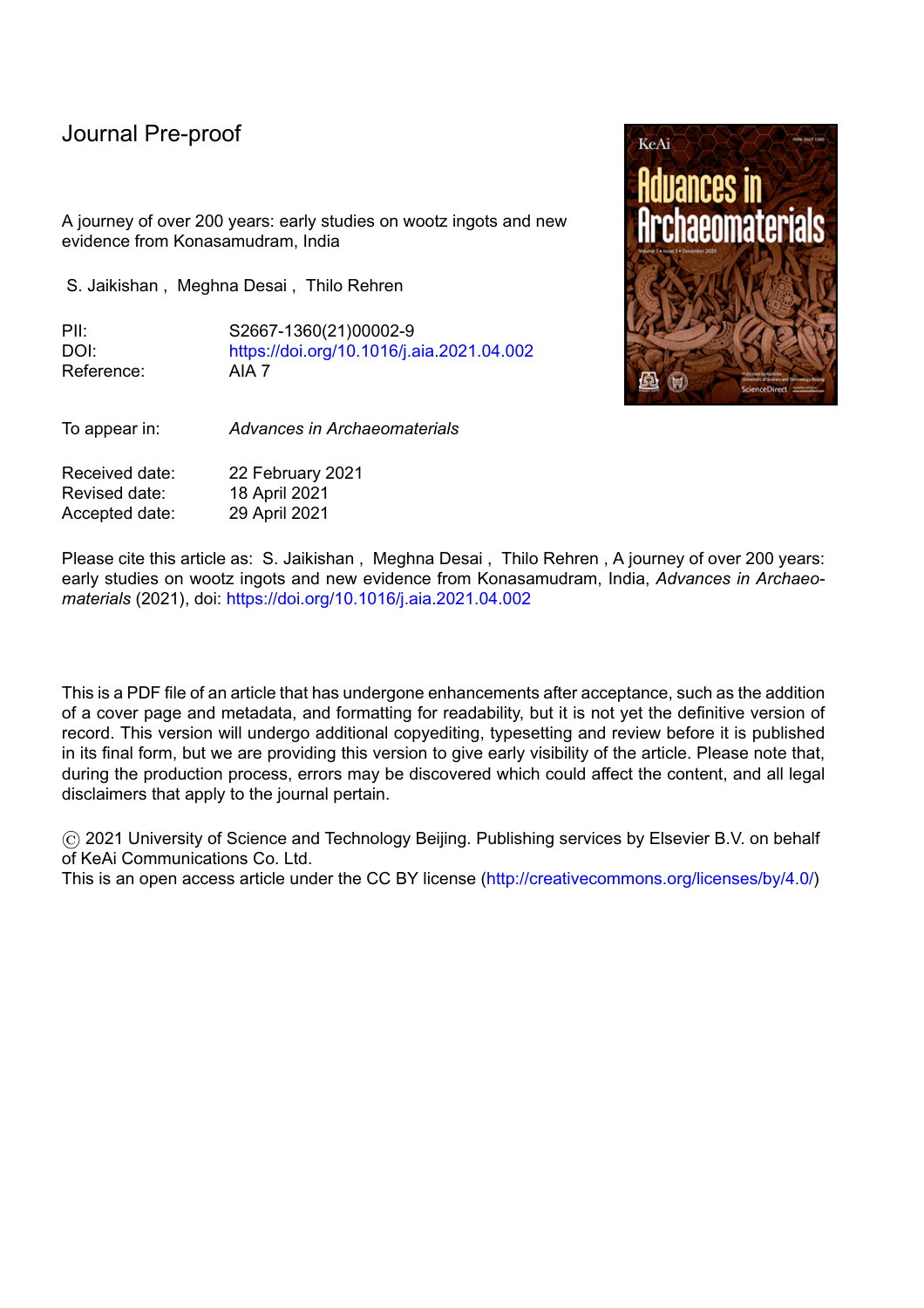Craddock, P.T. 1995. *Early Metal Mining and Production*. Edinburgh Press.

l

- Craddock, P.T. (2007). Cast Iron: The elusive feedstock of crucible steel. *Indian Journal of History of Science* 42(4):593-607.
- Feuerbach, A., D. R. Griffiths and J. F. Merkel. 1998. An examination of crucible steel in the manufacture of Damascus steel, including evidence from Merv, Turkmenistan. In: Th. Rehren, A. Hauptmann and J. Muhly (ed.) *Metallurgica Antiqua*: 37–44. Der Anschnitt Beiheft 8. Bochum: Deutsches Bergbau-Museum.
- Feuerbach, A.M. 2002. Crucible steel in Central Asia: production, use and origins. Doctoral thesis, University of London.
- Feuerbach, A.M. & Hanley, T. 2017. "Ulfberht blades: new answers to old questions. *History of Antique Arms, Researches 2016*, I: 73-81.
- Feuerbach, A., D. R. Griffiths & J. F. Merkel. 2003. Early Islamic crucible steel production at Merv, Turkmenistan. P. T. Craddock & J. Lang (ed) *Mining and Metal Production through the Ages*: 258–266. London: The British Museum Press.
- Heath, J.M. (1839). On Indian Iron and Steel. *Journal of the Royal Asiatic Society* 5:390-393.
- Heyne, B. (1814). *Tracts, Historical and Statistical on India*. London.
- Jaikishan, S. 2007a. Interview with Wootz steel worker from Konapuram village in Northern Telangana. *Indian Journal of the History of Science*, 42(4): 705-711.
- Jaikishan, S. 2007b. Historical Note Konasamudram: The famous Wootz steel production center. *Indian Journal of the History of Science* 42(4), 697-703.
- Juleff, G. 1998. *Early Iron and Steel in Sri Lanka: a Study of the Samanalawewa Area*. AVA-Materialien 54, Mainz.
- Juleff, G., Srinivasan, S., Ranganathan, S. 2011. Pioneering Metallurgy: The origins of iron and steel making in the Southern Indian Subcontinent. *Telangana Field Survey Interim Report*. Bangalore: National Institute of Advanced Studies.
- Juleff, G., 2015. Crucible steel at Hattota Amune, Sri Lanka, in the first millennium AD: archaeology and contextualisation. In: BUMA VII, 78-86.
- Lowe, T. 1989. Solidification and crucible processing of Deccani ancient steel. In: R. Trivedi, J.A. Shekhar and J. Mazumdar (eds.) *Proceedings, Indo-US Conference on Principles of Solidification and Materials Processing,* 729-740. Delhi: Oxford and IBH.
- Lowe, T. 1990. Indian iron ores and technology of Deccani wootz production. In: Benoit, P. & Fluzin, P. (ed) *Paleometallurgie du fer & Cultures*, 119-129. Belfort-Sevenans.
- Martin, R.M. 1839. *Statistics of the Colonies of the British Empire.* London: Allen & Co.
- Mushet, D. 1840. *Papers on Iron and Steel: Practical and Experimental*. London: Royal Society.
- Pearson, G. 1795. Experiments and observations to investigate the nature of a kind of steel called Wootz. *Philosophical Transactions of the Royal Society,* XVII.
- Prinsep, J. 1840. Useful Tables, Forming an Appendix to the Journal of the Asiatic Society, Part I *Coins, Weights & Measures of British India,* Calcutta.
- Reddy, G., Kumar, A.K., Rao, P.T. & Baginski, S.O. 2010. *Vig' Ocmkpi'' qh'' Cpf i tcou'' Hqtguv'' Underclass: An Historical Institutional Analysis of Forest Rights Deprivation*, IPPG Discussion Papers, Manchester.
- Rehren, Th. & Papakhristu, O. 2000. Cutting edge technology the Ferghana Process of medieval crucible steel smelting. *Metalla* (Bochum) 7, 55-69.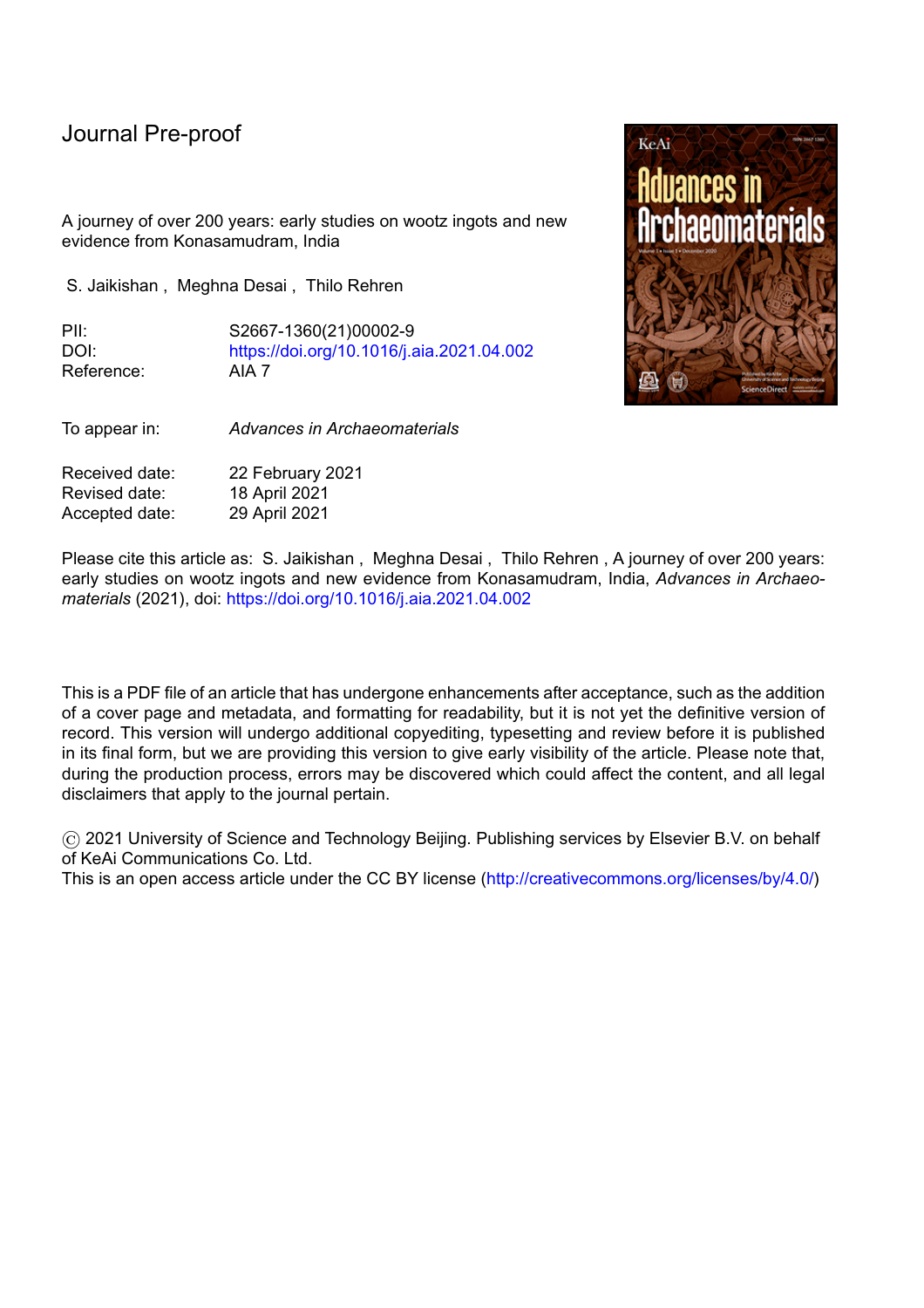l

- Rehren, Th. & Papachristou, O. 2003. Similar like white and black: a comparison of steelmaking crucibles from Central Asia and the Indian subcontinent. In: Th. Stoellner, G. Körlin, G. Steffens, J. Cierny (eds), *Man and Mining*, (=Der Anschnitt, Beiheft 16, Bochum), pp. 393-404.
- Schwarz, von C.R. 1901. The Indian iron and steel industry, *Stahl und Eisen* 21: 209-11, 277- 83, 337-41, 391-99.
- Scott, D.A. 2013. *Ancient Metals: Microstructure and Metallurgy: volume IV. Iron and Steel*.
- Smith, C.S. 1960. *A History of Metallography*. The development of ideas on the structure of metal before 1890. Chicago: University of Chicago Press.
- Srinivasan S. 1994. Wootz crucible steel: a newly discovered production site in South India. *Papers from the Institute of Archaeology* 5, 49-59.
- Srinivasan, S. & Griffiths, D. 1997. Crucible steel in south India Preliminary investigations on crucibles from newly identified sites. P. Vandiver, J. Druzik, J. Merkel & J. Stewart (ed) *Materials Issues in Art and Archaeology V*: 111-125.
- Tavernier, J.B. 1676. (trans 1925) *Travels in India by Jean-Baptiste Tavernier Vol. I*. Translated by Ball, V. Crooke, W (ed.) 2nd edition, Oxford University Press.
- Thevenot, de. J. 1687. *The Travels of Monsieur de Thevenot, Third Part,* Containing the Relation of Indostan, The New Mughals, and People and Countries of Indies. London.
- Torrens, H. 1842. *Journal of the Asiatic Society of Bengal* XI: 892. Calcutta.
- Verhoeven, J.D. 2001. The Mystery of Damascus Blades. *Scientific American* 284 (1):74-79.
- Voysey, H.W. 1832. Description of the Native Manufacture of Steel in Southern India. *Journal of Asiatic Society of Bengal* 1, 245-47. Calcutta.
- Walker, Dr., 1850. Statistical Report on the Northern and Eastern Districts of the Soubah of Hyderabad. *Madras Journal of Literature and Science* XVI: 182-235.
- Wilkinson, H. 1837. Art. XII.—On the Cause of the external Pattern, or Watering of the Damascus Sword-Blades. *Journal of the Royal Asiatic Society*, 4(7): 187-193.
- Williams, A., 2015. Crucible steel in medieval European and Indian swords. In: S. Srinivasan, S. Ranganathan & A. Giumlia-Mair (eds), *Metals and Civilizations BUMA VII*, 198-204.

Table 1: Physical examination of the ingots:

| Sample                  | weight<br>(gms) | diameter<br>(mm) |     | circumference | height/thickness<br>(mm) |     |
|-------------------------|-----------------|------------------|-----|---------------|--------------------------|-----|
|                         |                 | Max              | Min | (mm)          | Max                      | Min |
| TS-KSM 1619 SJ [ING 01] | 1058            | 89               | 92  | 290           | 35                       | 4   |
| TS-KSM 1619 SJ [ING 02] | 1034            | 92               | 96  | 310           | 31                       | 20  |
| TS-KSM 1619 SJ [ING 03] | 1134            | 93               | 100 | 310           | 31                       | 10  |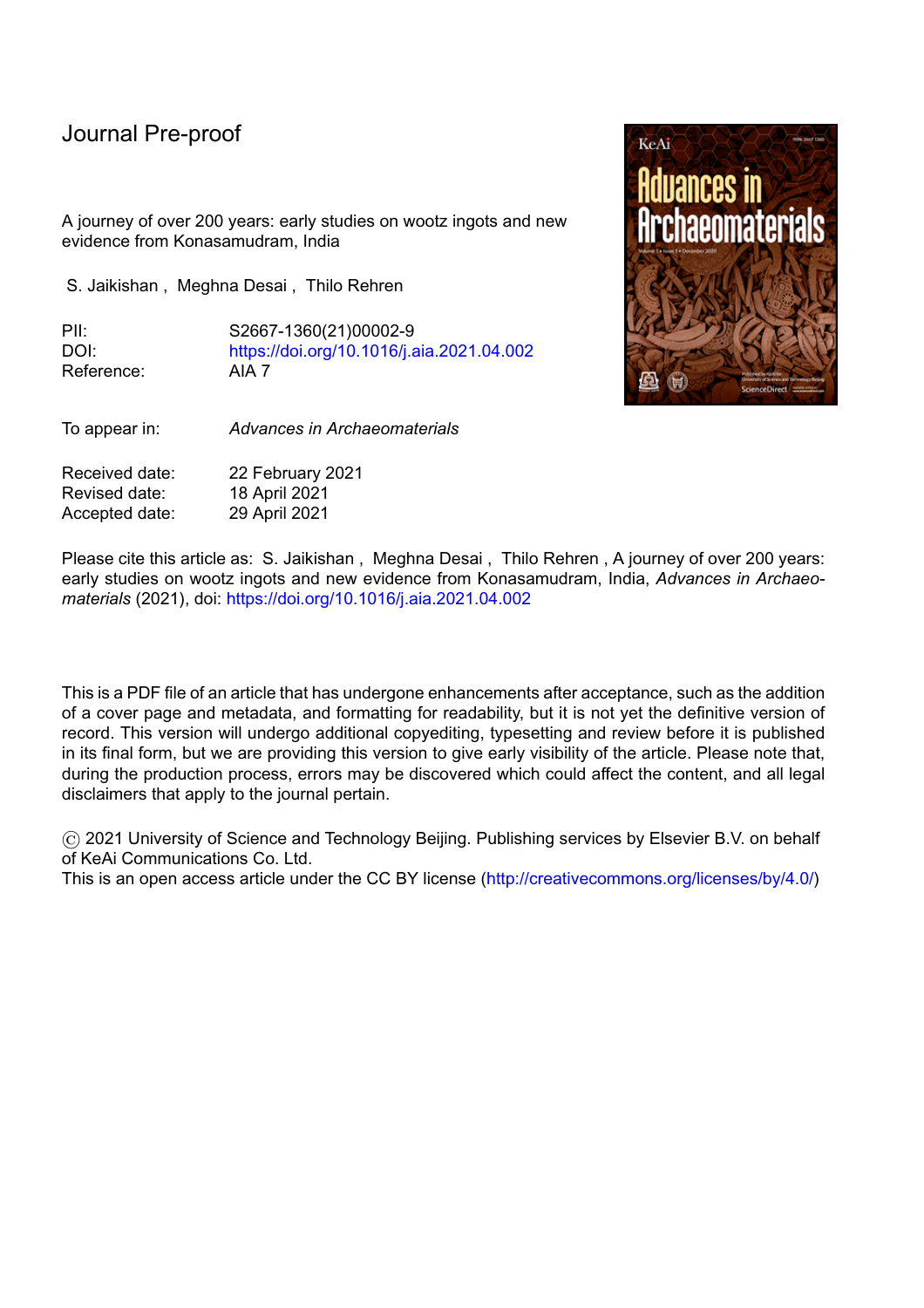| <b>Journal Pre-proof</b> |      |    |     |     |    |                |  |
|--------------------------|------|----|-----|-----|----|----------------|--|
| TS-KSM 1619 SJ [ING 04]  | 1024 | 90 | 96  | 295 | 29 | 13             |  |
| TS-KSM 1619 SJ [ING 05]  | 1035 | 92 | 97  | 310 | 35 | 14             |  |
| TS-KSM 1619 SJ [ING 06]  | 1128 | 94 | 95  | 305 | 29 | 14             |  |
| TS-KSM 1619 SJ [ING 07]  | 1098 | 95 | 96  | 305 | 27 | 18             |  |
| TS-KSM 1619 SJ [ING 08]  | 1004 | 90 | 92  | 295 | 26 | 12             |  |
| TS-KSM 1619 SJ [ING 09]  | 1071 | 89 | 97  | 310 | 32 | 9              |  |
| TS-KSM 1619 SJ [ING 10]  | 1008 | 89 | 94  | 300 | 29 | 16             |  |
| TS-KSM 1619 SJ [ING 11]  | 954  | 88 | 96  | 300 | 32 | 17             |  |
| TS-KSM 1619 SJ [ING 12]  | 1056 | 93 | 100 | 310 | 26 | 19             |  |
| TS-KSM 1619 SJ [ING 13]  | 1041 | 92 | 95  | 300 | 30 | 20             |  |
| TS-KSM 1619 SJ [ING 14]  | 1137 | 97 | 102 | 320 | 26 | 18             |  |
| TS-KSM 1619 SJ [ING 15]  | 1039 | 90 | 94< | 300 | 29 | 22             |  |
| TS-KSM 1619 SJ [ING 16]  | 1003 | 95 | 96  | 300 | 29 | 6              |  |
| TS-KSM 1619 SJ [ING 17]  | 1116 | 96 | 98  | 310 | 30 | 20             |  |
| TS-KSM 1619 SJ [ING 18]  | 1062 | 82 | 96  | 300 | 26 | 18             |  |
| TS-KSM 1619 SJ [ING 19]  | 1063 | 92 | 95  | 305 | 30 | 17             |  |
| TS-KSM 1619 SJ [ING 20]  | 1100 | 93 | 99  | 310 | 27 | 13             |  |
| TS-KSM 1619 SJ [ING 21]  | 1015 | 91 | 94  | 300 | 33 | 10             |  |
| TS-KSM 1619 SJ [ING 22]  | 1128 | 94 | 98  | 300 | 35 | 12             |  |
| TS-KSM 1619 SJ [ING 23]  | 1139 | 96 | 97  | 310 | 28 | 22             |  |
| TS-KSM 1619 SJ [ING 24]  | 1137 | 96 | 103 | 315 | 29 | 17             |  |
| TS-KSM 1619 SJ [ING 25]  | 973  | 93 | 95  | 300 | 27 | $\overline{7}$ |  |
| TS-KSM 1619 SJ [ING 26]  | 1051 | 91 | 94  | 290 | 29 | 13             |  |
| TS-KSM 1619 SJ [ING 27]  | 1072 | 95 | 98  | 310 | 27 | 18             |  |
| TS-KSM 1619 SJ [ING 28]  | 1134 | 95 | 99  | 315 | 28 | 19             |  |
| TS-KSM 1619 SJ [ING 29]  | 1008 | 93 | 94  | 305 | 26 | 13             |  |
| TS-KSM 1619 SJ [ING 30]  | 942  | 93 | 95  | 300 | 27 | 12             |  |
| TS-KSM 1619 SJ [ING 31]  | 1137 | 95 | 100 | 310 | 31 | 11             |  |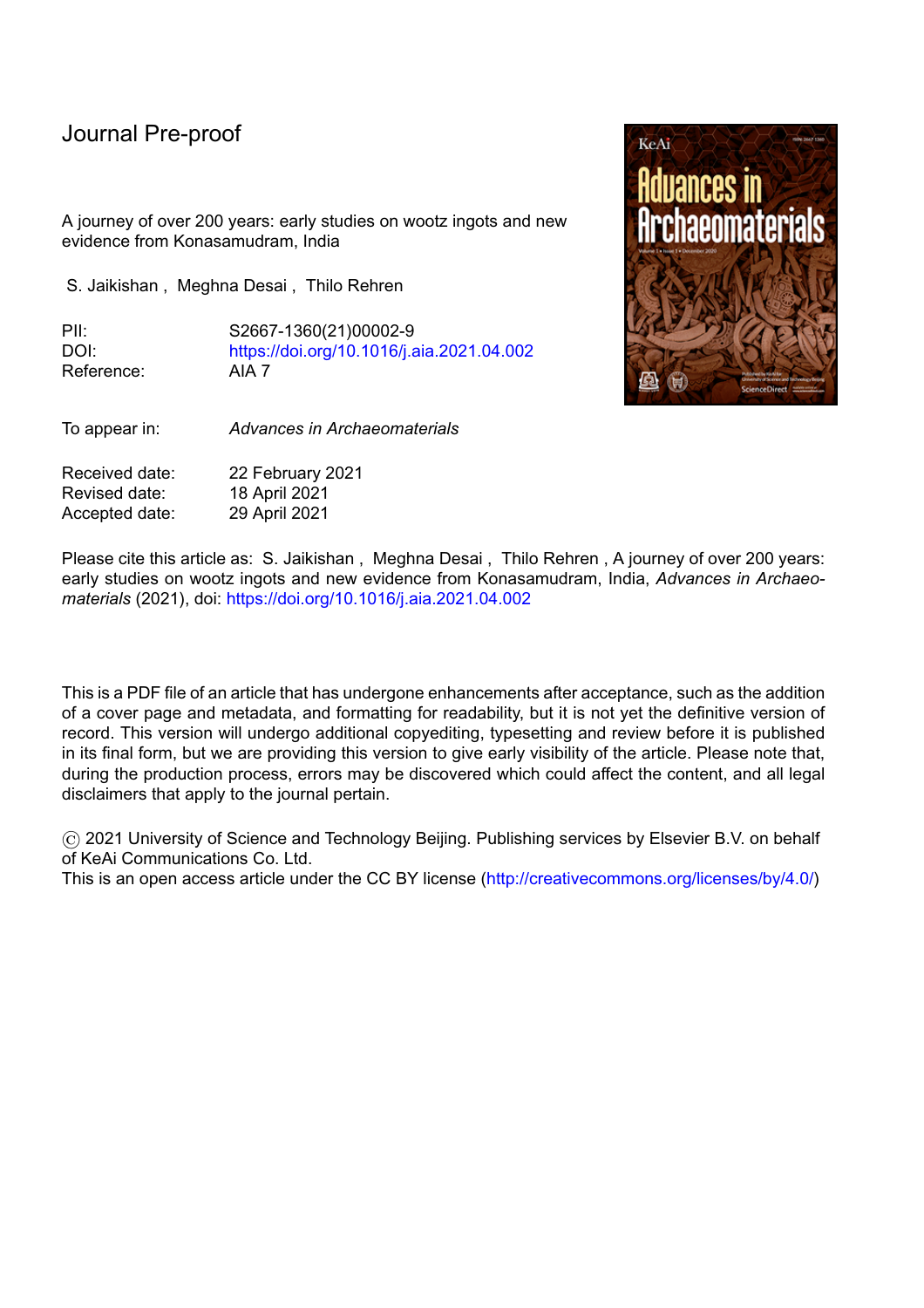| <b>Journal Pre-proof</b> |      |     |     |     |    |    |  |
|--------------------------|------|-----|-----|-----|----|----|--|
| TS-KSM 1619 SJ [ING 32]  | 1147 | 96  | 99  | 315 | 27 | 15 |  |
| TS-KSM 1619 SJ [ING 33]  | 1123 | 94  | 98  | 310 | 27 | 12 |  |
| TS-KSM 1619 SJ [ING 34]  | 1011 | 91  | 94  | 310 | 32 | 10 |  |
| TS-KSM 1619 SJ [ING 35]  | 968  | 93  | 94  | 300 | 31 | 19 |  |
| TS-KSM 1619 SJ [ING 36]  | 1034 | 100 | 96  | 310 | 30 | 18 |  |
| TS-KSM 1619 SJ [ING 37]  | 1140 | 99  | 100 | 320 | 26 | 17 |  |
| TS-KSM 1619 SJ [ING 38]  | 1150 | 98  | 99  | 310 | 29 | 15 |  |
| TS-KSM 1619 SJ [ING 39]  | 1141 | 94  | 96  | 300 | 33 | 12 |  |
| TS-KSM 1619 SJ [ING 40]  | 1024 | 92  | 94  | 300 | 31 | 15 |  |
| TS-KSM 1619 SJ [ING 41]  | 1057 | 91  | 96  | 295 | 31 | 19 |  |
| TS-KSM 1619 SJ [ING 42]  | 1025 | 93  | 96  | 305 | 28 | 19 |  |
| TS-KSM 1619 SJ [ING 43]  | 1110 | 96  | 100 | 310 | 27 | 13 |  |
| TS-KSM 1619 SJ [ING 44]  | 1125 | 92  | 98  | 310 | 30 | 19 |  |
| TS-KSM 1619 SJ [ING 45]  | 1011 | 89  | 93  | 290 | 27 | 19 |  |

Fig 1: Map of India with locations of crucible steel production sites mentioned in the text.

Duf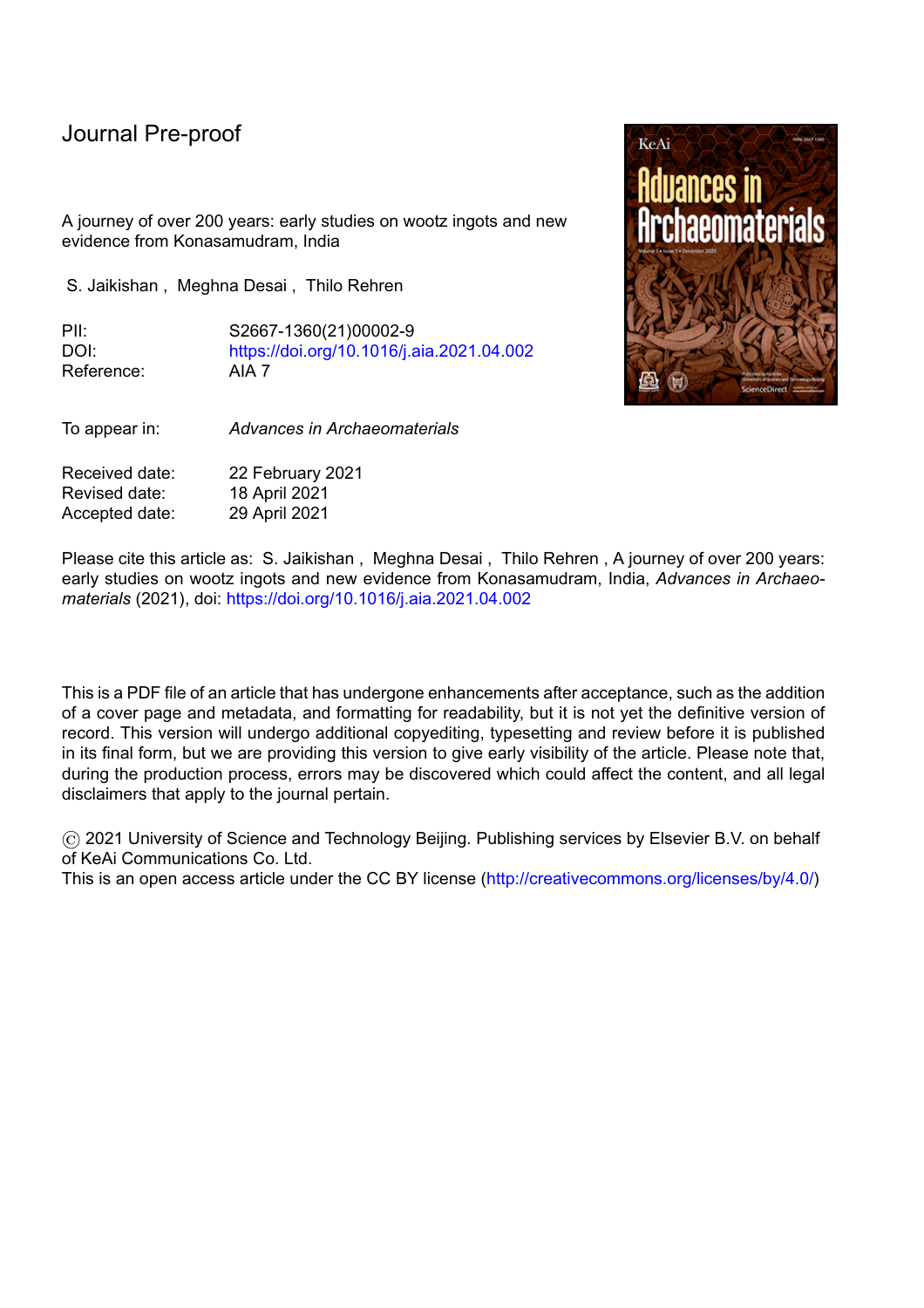

l

Fig. 2. One of the 60 ingots recovered in Konasamudram in 2016. Note the radial dendritic surface pattern and the circular line indicating the limit of the slag cover within the crucible. Ingot 06: 94-95 mm diameter, weight 1128 g.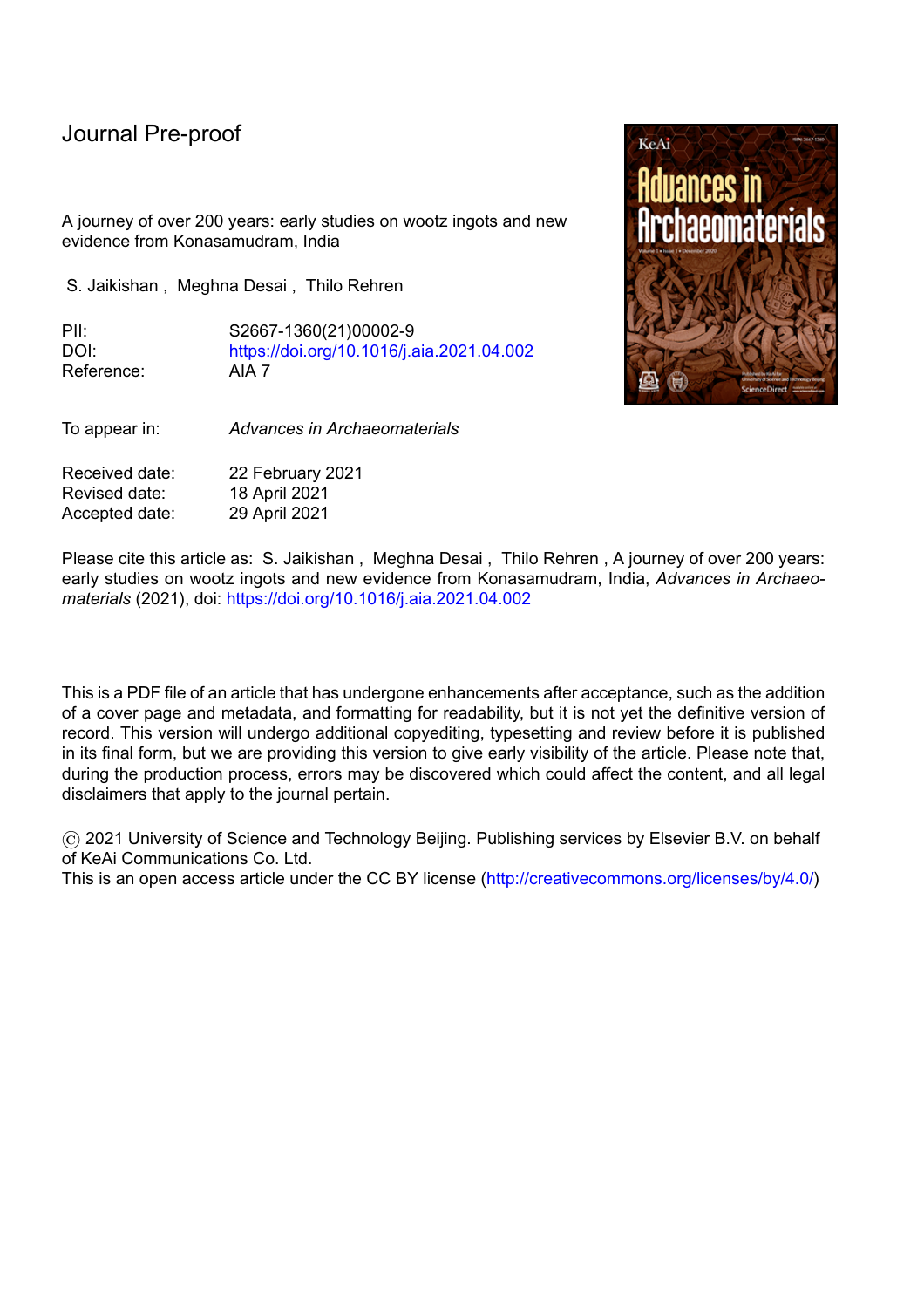

Fig. 3. Dimensions of 45 of the 60 ingots recovered in Konasamudram in 2016. Note the very tight clustering of their diameter around 95 mm, and the somewhat larger scatter of their weight, with an average of 1066 g.



Fig 4: 45 ingots from the hoard of 60 ingots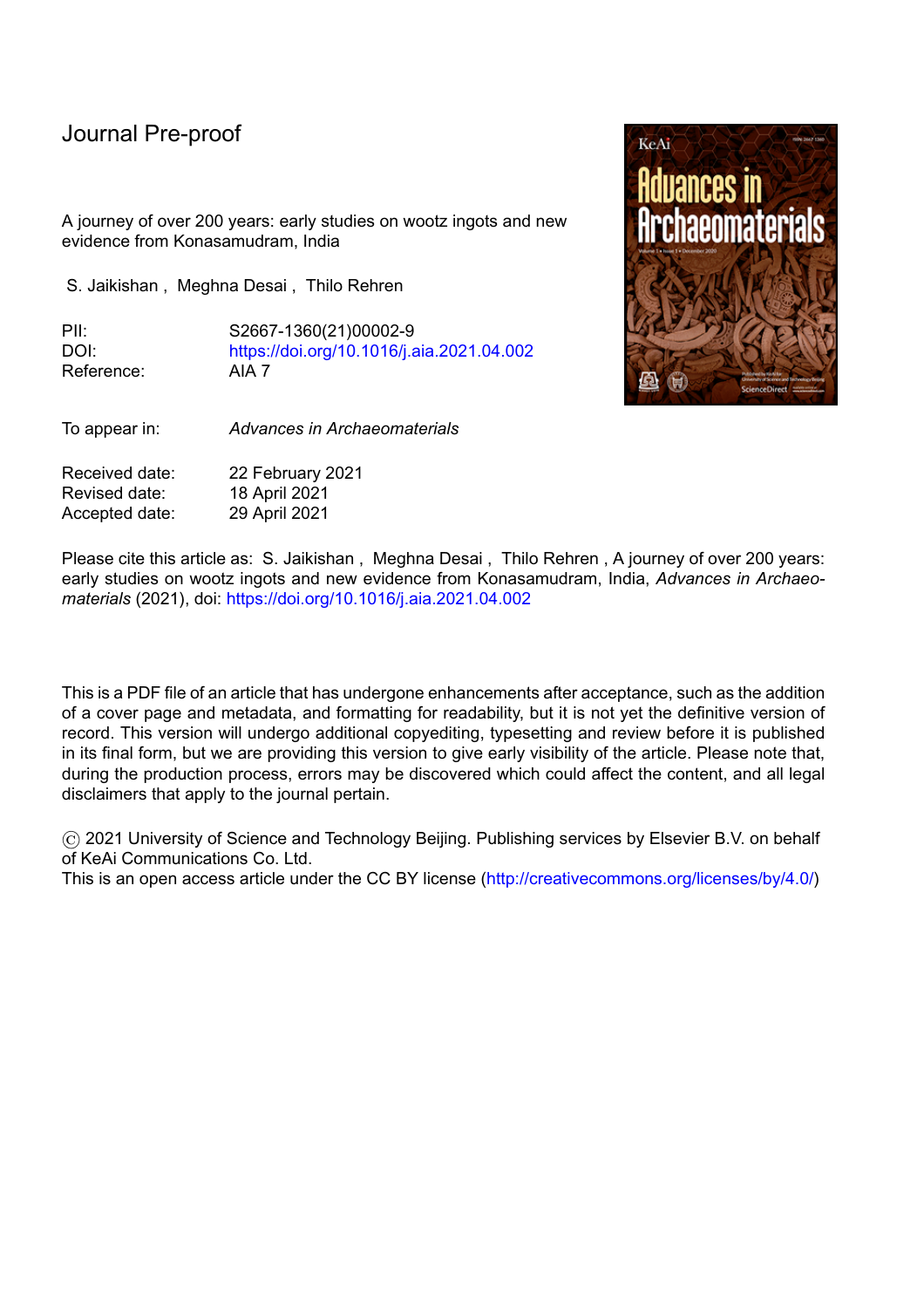

Fig 5: Schematic displaying a potential spatial arrangement of the crucibles in the Konasamudram furnace. The centre has one crucible and is surrounded by increasingly larger circles progressing towards the circumference of the furnace. The wall thickness of the furnace is ignored in this calculation as it only shows a maximum possibility. This number may vary with the size of the crucible and the volume occupied by charcoal in the furnace. Produced using SolidWorks.



Fig 6: Photographic representation of a preserved crucible base from Konasamudram using 3D rendering in MAYA 2019.